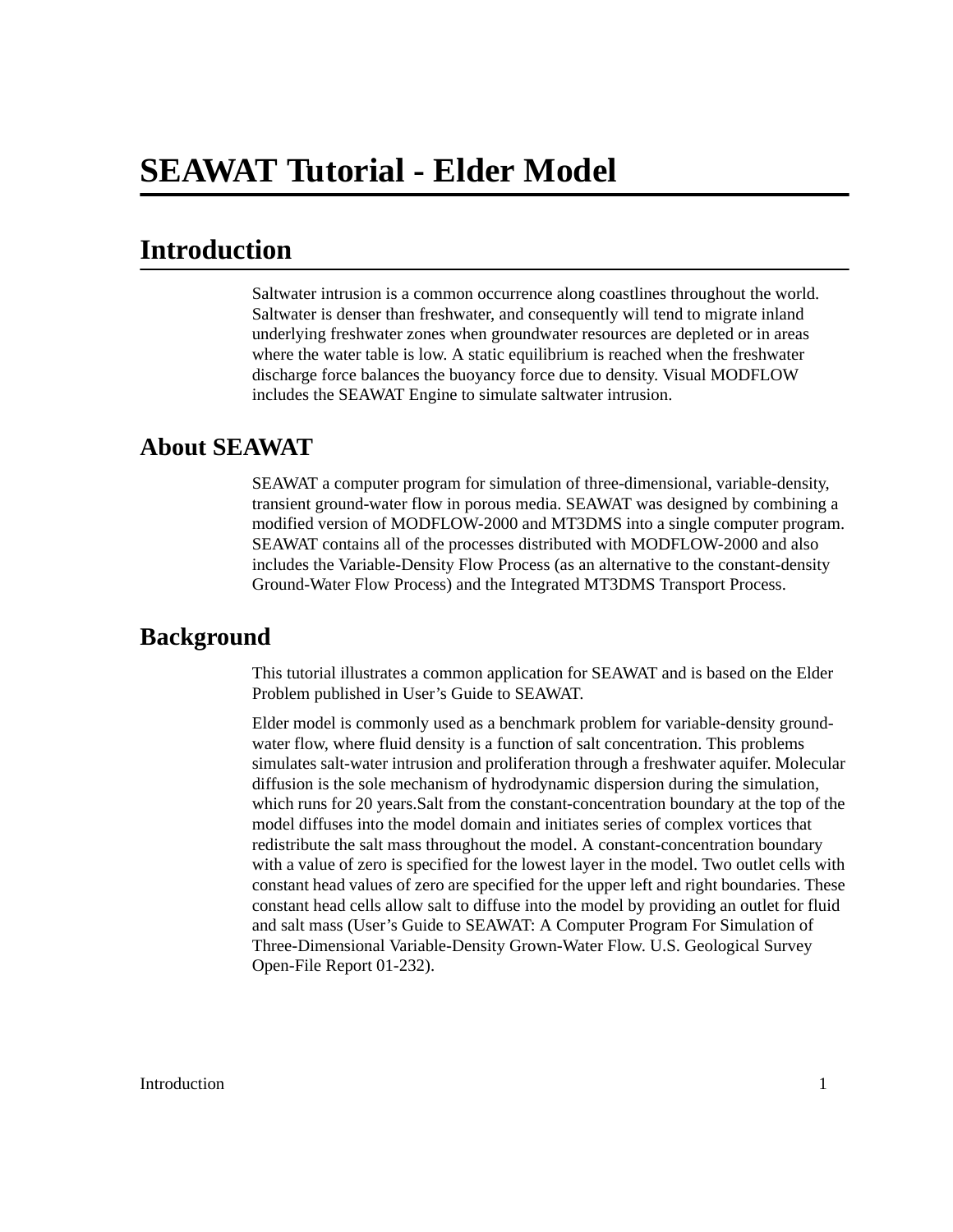### **Terms and Notations**

For the purposes of this tutorial, the following terms and notations will be used:

**Type:**- type in the given word or value

 $\Leftrightarrow$  - press the Tab key on your keyboard

**<Enter>** - press the Enter key on your keyboard

 $\mathcal{F}$  - click the left mouse button where indicated

 $\mathcal{F}$  - double-click the left mouse button where indicated

The **bold faced type** indicates menu or window items to click on or values to type in.

**[...]** - denotes a button to click on, either in a window, or in the side or bottom menu bars.

# **Creating the Visual MODFLOW Model**

In the first portion of the tutorial you will build the model for the simulation.

**NOTE:** Some features described in this tutorial are only available in a Pro or Premium version.

On your Windows desktop, you will see an icon for Visual MODFLOW.

 $\mathcal{F}$   $\mathcal{F}$  Visual MODFLOW to start the program

To create your new model:

- ) **File** from the top menu bar
- ) **New**

A **Create new model** window will appear.

For your convenience, a model following this step-by-step tutorial has already been created and is included with the installation. The model is located in the default directory **C:\My Documents\Visual MODFLOW\Tutorial\SEAWAT**.

To prevent overwriting these files, it is recommended that you create a new folder, and save the new model in this folder.

Create a new folder.

Type in a new folder name.

 $\mathscr{F}$  on the new folder

**Type: SEAWAT** in the **File name** field

) **[Save]**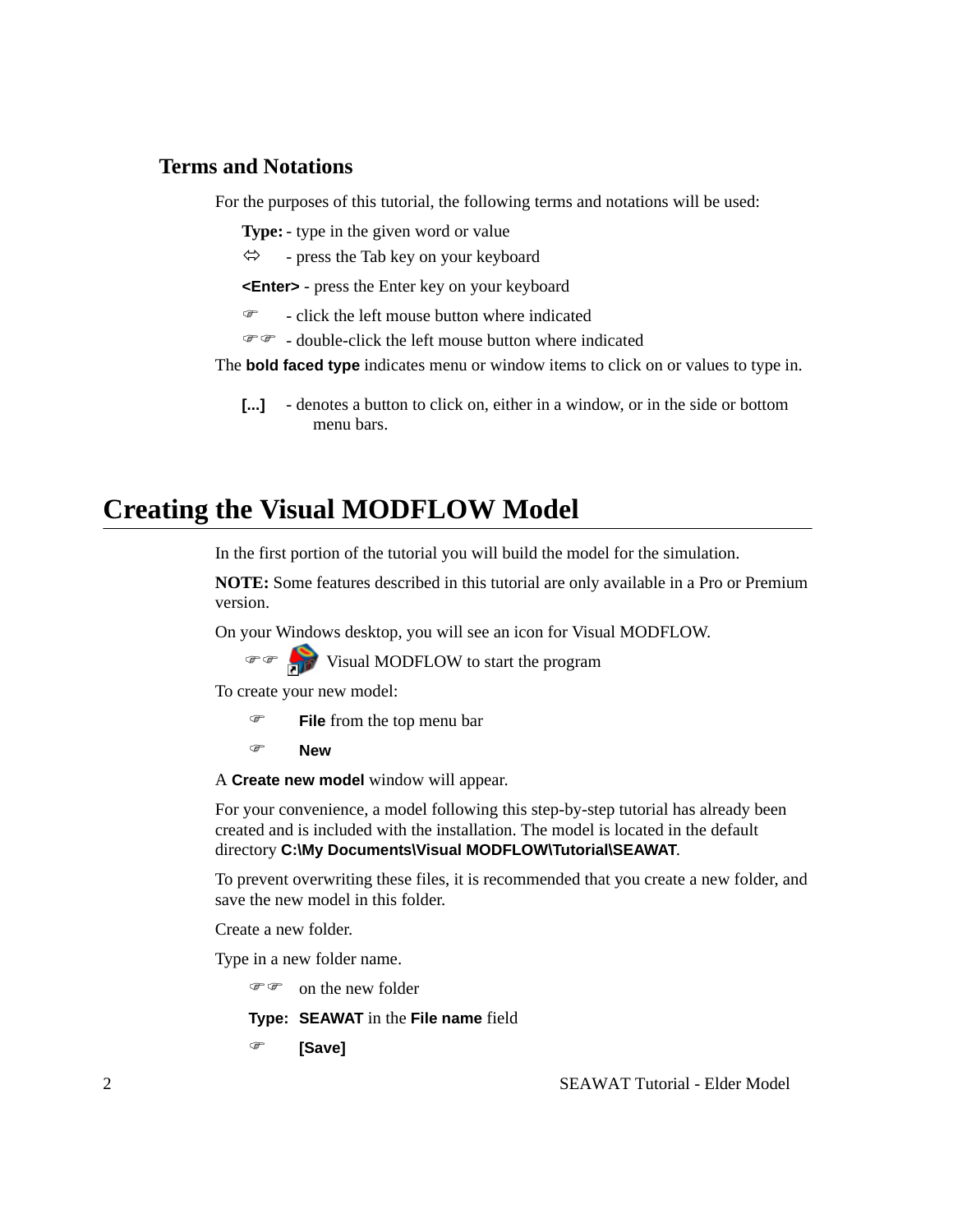#### **NOTE:** If you choose the default directory (**C:\My Documents\Visual MODFLOW\Tutorial\SEAWAT**) and type in the same **SEAWAT** file name, a warning

message will appear.

- ) **[No]** to save your new model in a different folder, or
- ) **[Yes]** to overwrite the existing model.

Visual MODFLOW automatically adds a .**VMF** extension onto the end of the filename.

Next, the Model Setup is described in four consecutive steps.

## **Step 1**

In Step 1, the following window is used to define:

- the desired **Project Information**
- **Units** associated with various flow and transport parameters
- **Flow Type** and **Transport Simulation**, which will narrow the choice for the desired **Engines**

| Project Outline                  |                  |                          |               |                  |
|----------------------------------|------------------|--------------------------|---------------|------------------|
| Project Information              |                  |                          | <b>Units</b>  |                  |
| Project Title: SEAWAT            |                  | Details                  |               |                  |
| Description:                     |                  |                          | Length        | meters           |
|                                  |                  |                          | Time          | day              |
| <b>Flow Simulation</b>           |                  |                          | Conductivity  | m/day            |
| Flow Type <sup>-</sup>           | Numeric Engine   |                          | Pumping Rate  | m^3/day<br>▼     |
| C Saturated (Constant Density)   | USGS SEAWAT 2000 | $\overline{\phantom{a}}$ |               |                  |
| C Saturated (Variable Density)   |                  |                          | Recharge      | mm/year          |
| C Variably Saturated             | Simulation Type  |                          | Mass          | kilogram         |
| C Vapor                          | Groundwater flow | $\overline{\phantom{m}}$ | Concentration | milligrams/liter |
| Transport Simulation             |                  |                          |               |                  |
| Transport                        | Numeric Engine   |                          |               |                  |
| $C$ No                           | USGS SEAWAT 2000 | $\overline{\mathbf v}$   |               |                  |
| $C$ Yes                          |                  |                          |               |                  |
| Description:<br>USGS SEAWAT 2000 |                  |                          |               |                  |
|                                  | < Back           | Next >                   | Cancel        | Help             |

## **Project Information frame**

The project name (SEAWAT) is displayed in the **Project Title** field. If you wish, you can enter project details (e.g. "This project represents a modified version of the Elder problem"), or click the **[Details]** button to enter more detailed information about the project.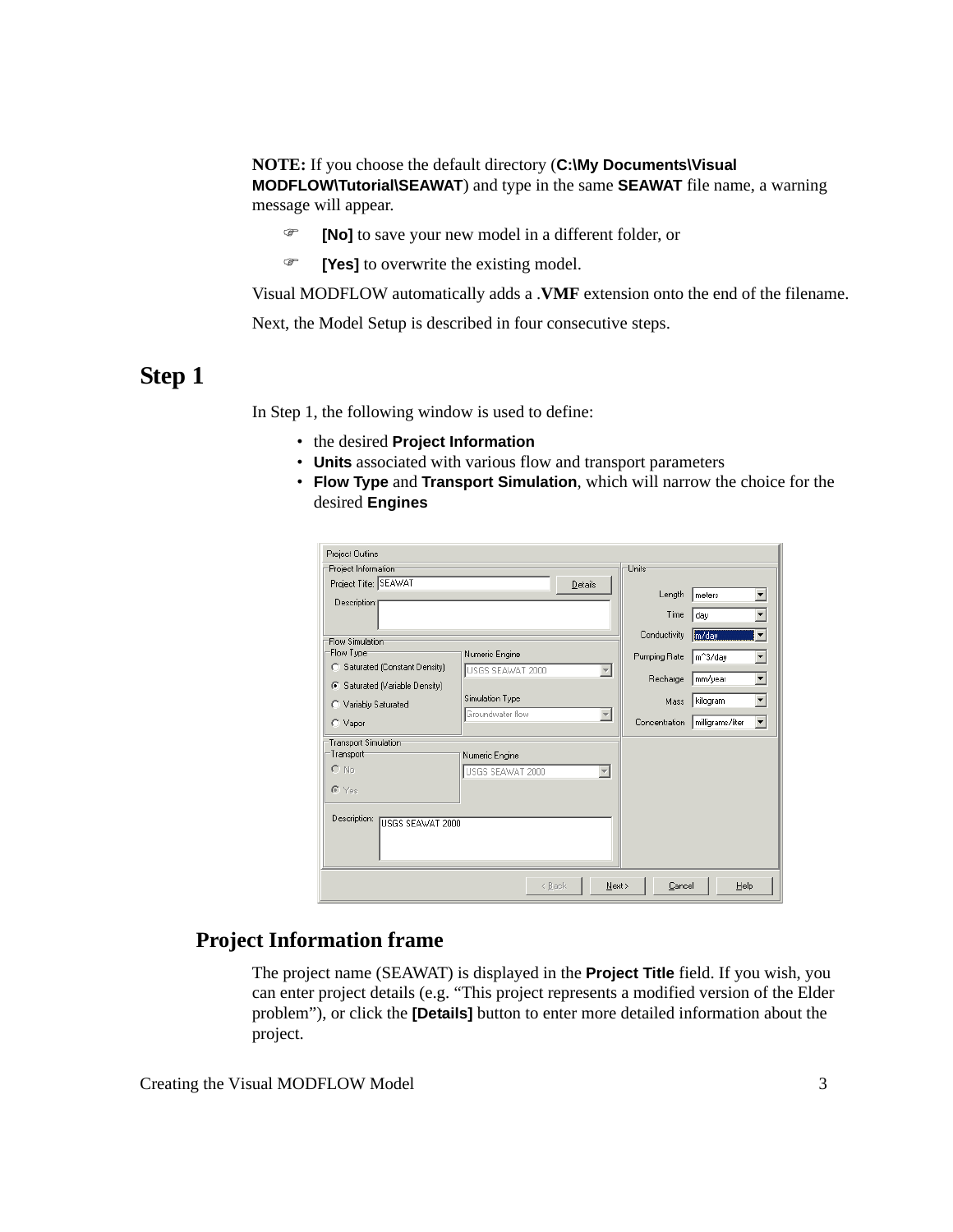## **Flow Simulation frame**

) **Saturated (Variable Density)** flow type radio button in the **Flow Type** frame.

USGS SEAWAT is automatically selected as the **Numeric Engine** and Groundwater flow as the **Simulation Type**. As these are the only options available for the **Saturated (Variable Density)** flow type, you do not have the ability to select any other numeric engine and/or simulation type.

### **Transport Simulation frame**

The settings in this frame are automatically set for the USGS SEAWAT .

### **Units frame**

Set the following units:

- Length: meters
- Time: day
- Conductivity: m/day
- Pumping rate: m^3/day
- Recharge: mm/year
- Mass: kilogram
- Concentration: milligrams/liter

When you are finished entering the information pertinent to this step, the dialogue should appear similar to the one shown above.

) **[Next >]** to move to the next step

## **Step 2**

In Step 2, the following window will appear displaying the default parameter values for the Flow simulation.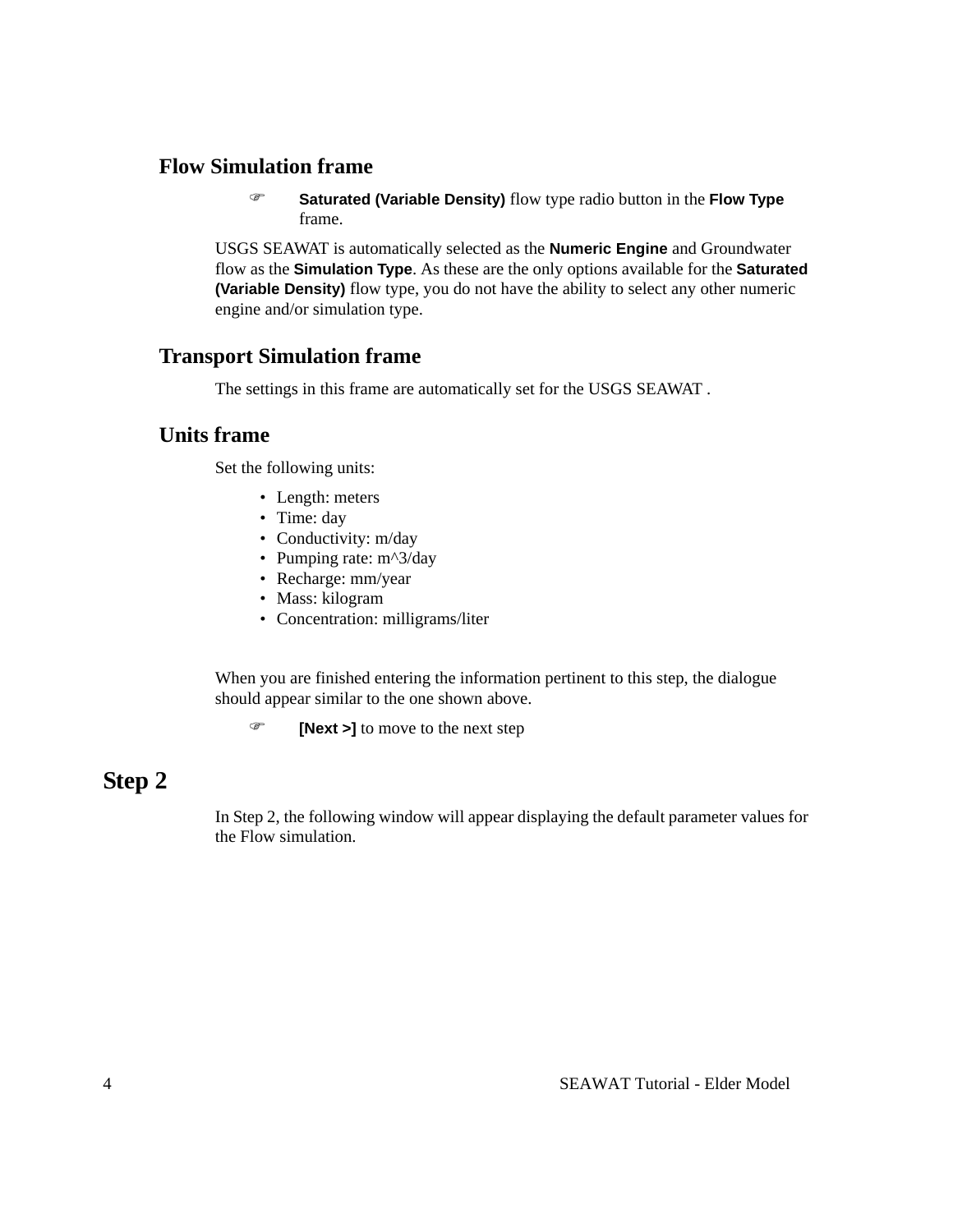| Flow Option<br>Project Info |                                    |                                      |
|-----------------------------|------------------------------------|--------------------------------------|
| SEAWAT                      | Saturated (Variable Density)       | USGS SEAWAT 2000                     |
| Time Option                 |                                    |                                      |
|                             |                                    |                                      |
| Start Date: 12/ 6/2004      |                                    | 12:00:00 AM<br>Start Time:<br>$\div$ |
| Run Type:<br>Transient Flow | Steady State Simulation Time:<br>▼ | 7300<br>[day]                        |
| Default Parameters          |                                    |                                      |
| Parameter Name              | Value                              | Units                                |
| Кx                          | 0.411                              | m/d                                  |
| Κy<br>Kz                    | 0.411<br>0.411                     | m/d<br>m/d                           |
| Ø<br>s <sub>s</sub>         | $1E-5$                             | 1/m                                  |
| Sy                          | 0.1                                |                                      |
| Eff. Por.                   | 0.1                                |                                      |
| Tot. Por.                   | 0.1                                |                                      |
| Recharge                    | 0                                  | mm/yr                                |
| Evapotranspiration          | 0                                  | mm/yr                                |
| Extinction Depth            | 0                                  | m                                    |
|                             |                                    |                                      |
|                             | $\leq$ Back<br>$N$ ext >           | Help<br>Cancel                       |

### **Project Info frame**

The project information frame now includes the name of the project, the flow type, and the numeric engine used in the project.

### **Time Option frame**

The **Start Date** and **Start Time** of the model correspond to the beginning of the simulation time period. Currently, this date is relevant only for transient flow simulations where recorded field data may be imported for defining time schedules for selected boundary conditions (Constant Head, River, General Head and Drain).

You will simulate processes over 20 years, however the time in the model is counted in days, which makes it 7300 days.

**Type: 7300** for the Steady State Simulation time

### **Default Parameters frame**

This frame allows you to enter some flow parameters that will be considered default for your model. Typical parameter values are already entered, however you will change some of them:

• For **Kx**, **Ky**, and **Kz**

**Type:** 0.411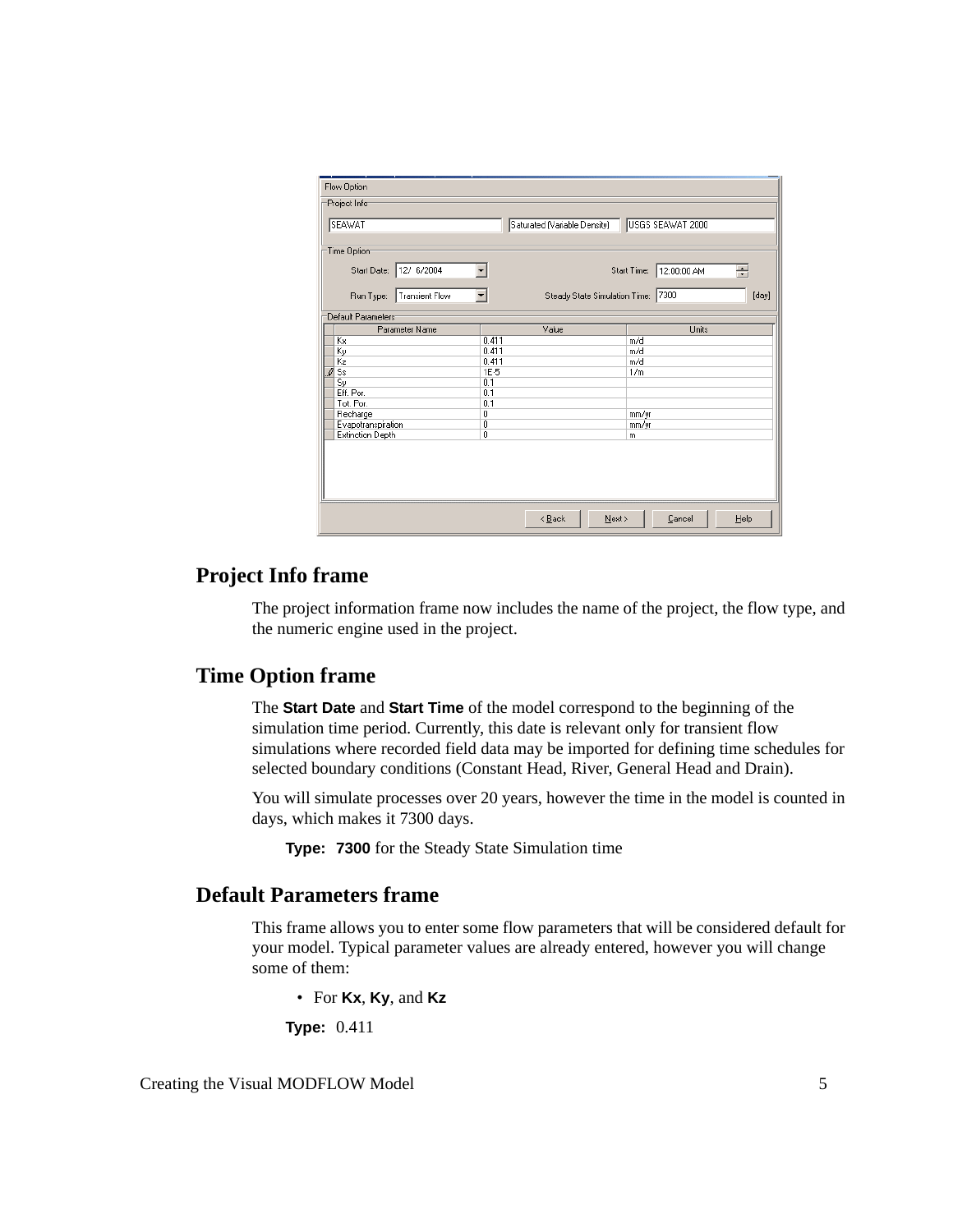#### • For **Sy**, **Effective Porosity**, and **Total Porosity**

#### **Type:** 0.10

Leave the rest of the values as default. Once you are finished entering the parameter values, the dialogue should look similar to the one shown above.

) **[Next >]** to move on to the next step

## **Step 3**

In Step 3, the following window will appear displaying the default parameter values for the Transport simulation.

| Project Info                  |                                 |                                                                       |                    |        |                           |                           |                       |
|-------------------------------|---------------------------------|-----------------------------------------------------------------------|--------------------|--------|---------------------------|---------------------------|-----------------------|
| <b>SEAWAT</b>                 |                                 |                                                                       | <b>USGS SEAWAT</b> |        |                           |                           |                       |
| Default Dispersion Parameters |                                 |                                                                       |                    |        |                           |                           |                       |
|                               | Parameter Name                  |                                                                       | Value              |        |                           | Units                     |                       |
| Long. Dispersivity            |                                 | 0                                                                     |                    | m      |                           |                           |                       |
| Horiz./Long. Dispersivity     |                                 | 0.1                                                                   |                    |        |                           |                           |                       |
| Vert./Long. Dispersivity      |                                 | 0.01                                                                  |                    |        |                           |                           |                       |
| <b><i>O</i></b> Diff Coeff    |                                 | 0.308                                                                 |                    |        | m <sup>2/day</sup>        |                           |                       |
| Variant Parameters            |                                 |                                                                       |                    |        |                           |                           |                       |
| Variant Title:                |                                 |                                                                       | <b>Nar0011</b>     |        |                           |                           |                       |
| Description:                  |                                 |                                                                       |                    |        |                           |                           |                       |
|                               | Sorption: No sorption simulated |                                                                       |                    |        | Total Number of species:  |                           |                       |
|                               | Reaction: No kinetic reactions  |                                                                       |                    |        | Number of mobile species: |                           |                       |
|                               |                                 | Are the reaction parameters constant or spatially variable ? Constant |                    |        |                           |                           |                       |
| Species                       | Model Params   Species Params   |                                                                       |                    |        |                           |                           |                       |
| Designation                   | Component Description           | Mobile                                                                | SCONC[mg/L]        | DRHODC |                           | CREF[mg/L MDCOEF[m^2/day] | DML                   |
| Salt                          | Density controlling species     | ves                                                                   | 285700             | 0      | f)                        | n                         | 0                     |
| $\left  \cdot \right $        |                                 |                                                                       |                    |        |                           |                           | $\blacktriangleright$ |
| New Species                   | Delete Species                  |                                                                       | Add Temperature    |        |                           |                           |                       |
|                               |                                 |                                                                       | < Back             | Next > |                           | Cancel                    | Help                  |

## **Project Info frame**

This frame contains the project name and the numeric engine used for the project.

## **Default Dispersion Parameters frame**

This frame allows you to set the dispersion parameters that will be used in the model. These parameters can be modified later.

• For **Long. Dispersivity**

**Type:** 0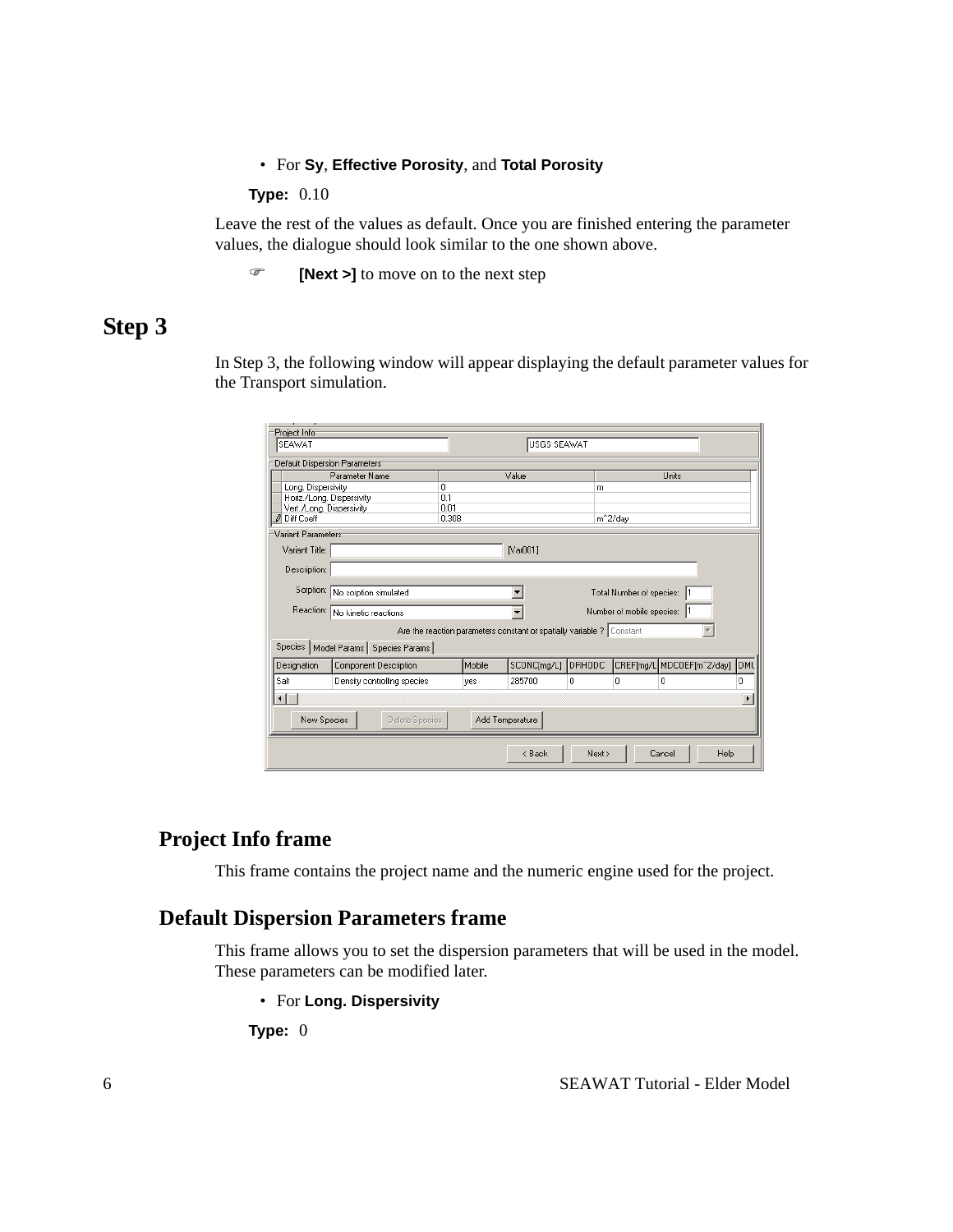• For **Diff Coeff**

**Type:** 0.308

Leave the rest of the values as default.

## **Variant Parameters frame**

In order to support all of the available options for the multi-species reactive transport programs, Visual MODFLOW requires you to setup the initial conditions for the contaminant transport scenario (e.g. number of chemical species, names of each chemical species, initial concentrations, decay rates, partitioning coefficients, etc.). Each scenario is referred to as a Transport Variant, and you can have more than one variant for a given flow model.

By default Visual MODFLOW creates a variant named **VAR001**.

We will now edit this variant to setup the model for transport processes.

For this model, there is no sorption or kinetic reactions.

At the bottom of the dialogue there are three tabs that allow you to set up the variables.

- **Species**
- **Model Params**
- **Species Params**

In the **Species** tab you will see a spreadsheet view with labeled column headings. The chemical species being simulated in this model is Salt. Visual MODFLOW allows you to use the real names of the simulated chemicals in order to easily identify them in contour maps and graphs.

Salt is created as the default variable when you select saturated (variable density) flow type.

In the **SCONC** ((mg/L))

**Type:** 285700

This is equivalent to the 285.7 kg/m<sup>3</sup> concentration. After this step is complete, the dialogue should be similar to the one shown above.

) **Model Params** tab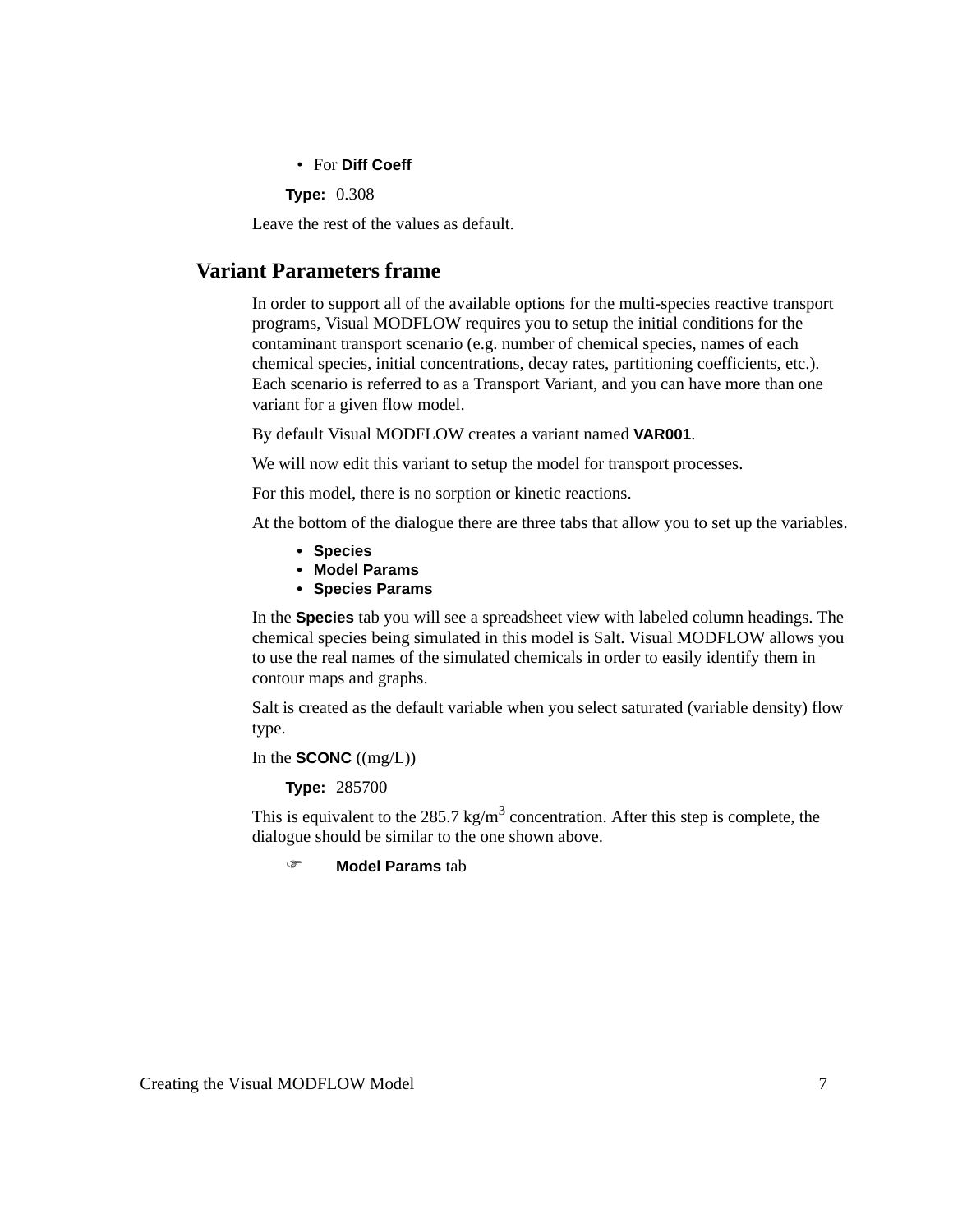| <b>Species</b>  | Model Params       | Species Params                                                                                             |                |         |
|-----------------|--------------------|------------------------------------------------------------------------------------------------------------|----------------|---------|
| Name            | Designation        | Description                                                                                                | Value          | Units   |
| <b>IRCTOP</b>   | <b>IRCTOP</b>      | How should reaction variables be specified?                                                                | By cell        |         |
| <b>IGETSC</b>   | <b>IGETSC</b>      | Should sorbed or immobile-phase concentrations be read?                                                    | No.            |         |
| <b>DENSEREF</b> | DENSEREF           | Reference fluid density                                                                                    | 1000           | kg/m^3  |
|                 |                    | DRHODPRH DRHODPRHI Slope of the linear equation of state that relates fluid density to the height (0.00446 |                | kg/m^4  |
| <b>PRHDREF</b>  | <b>PRHDREF</b>     | Reference pressure head                                                                                    | 0              | m       |
| <b>DENSEMIN</b> | <b>DENSEMIN</b>    | Minimum fluid density                                                                                      | 0              | kg/m^3  |
|                 | DENSEMAXIDENSEMAX  | Maximum fluid density                                                                                      | 0.             | kg/m^3  |
| <b>DENSESLP</b> | DENSESLP           | Density/concentration slope                                                                                | 0.7            |         |
|                 | MUTEMPOFIMUTEMPOP1 | Viscosity temperature dependence options                                                                   | Voss[1984] p   |         |
| <b>VISCMIN</b>  | <b>VISCMIN</b>     | Minimum fluid viscosity (0 - viscosity is not limited by VISCMIN).                                         | 0              | kg/mday |
| <b>VISCMAX</b>  | <b>VISCMAX</b>     | Maximum fluid viscosity (0 - viscosity is not limited by VISCMAX)                                          | 0.             | kg/mday |
| <b>VISCREF</b>  | <b>VISCREF</b>     | Fluid viscosity at the reference concentration and reference temperature                                   | 0.0008904      | kg/mday |
| <b>INVISC</b>   | <b>INVISC</b>      | Specified viscosity options                                                                                | Values for the |         |
|                 |                    | < Back<br>Next >                                                                                           | Cancel         | Help    |

Set:

• For **Minimum fluid density**

**Type:** 0

• For **Maximum fluid density**

**Type:** 0

• For **Density/concentration slope**

**Type:** 0.7

Leave the rest of the values as default.

) **[Next >]** to move to the next step

# **Step 4**

Step 4 is creating the model grid (see figure below).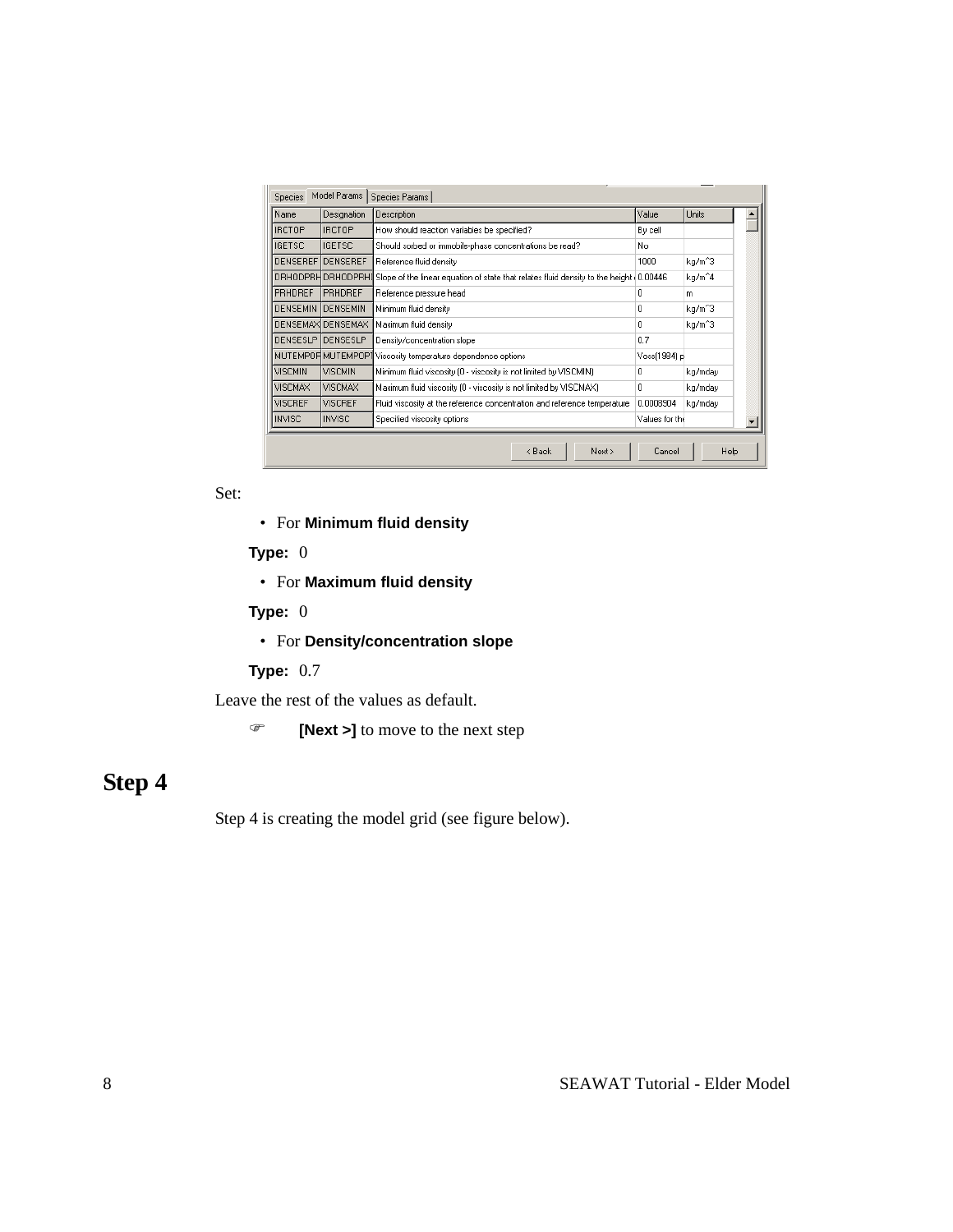|                       |     |         |       | Browse      |  |
|-----------------------|-----|---------|-------|-------------|--|
| Grid                  |     |         |       |             |  |
| 44<br>Columns(j)      |     | Rows(i) | I1    |             |  |
| 10<br>Xmin            | [m] | Ymin    | 10    | [m]         |  |
| 600<br>Xmax           | [m] | Ymax    | 13.63 | $[{\sf m}]$ |  |
| 27<br>Layers(k)       |     |         |       |             |  |
| $-156$<br>Zmin        | [m] |         |       |             |  |
| $\sqrt{6}$<br>$Z$ max | [m] |         |       |             |  |
|                       |     |         |       |             |  |

The above window is used to **Import a site map**, specify the dimensions of the **Model Domain**, and define the number of rows, columns, and layers for the finite difference grid.

Enter the following number of rows, columns, and layers to be used in the model. **Type** the following into the **Grid** fields,

| 44    |
|-------|
| 0     |
| 600   |
| 1     |
| 0     |
| 13.63 |
| 27    |
| -156  |
| 6     |
|       |

) **[Finish]** to complete the project set-up

The model setup wizard is now completed, and the **Input** menu will open with an automatically generated uniformly spaced 44 x 1 x 27 finite-difference grid. The Grid will appear on the screen, as shown in the following figure: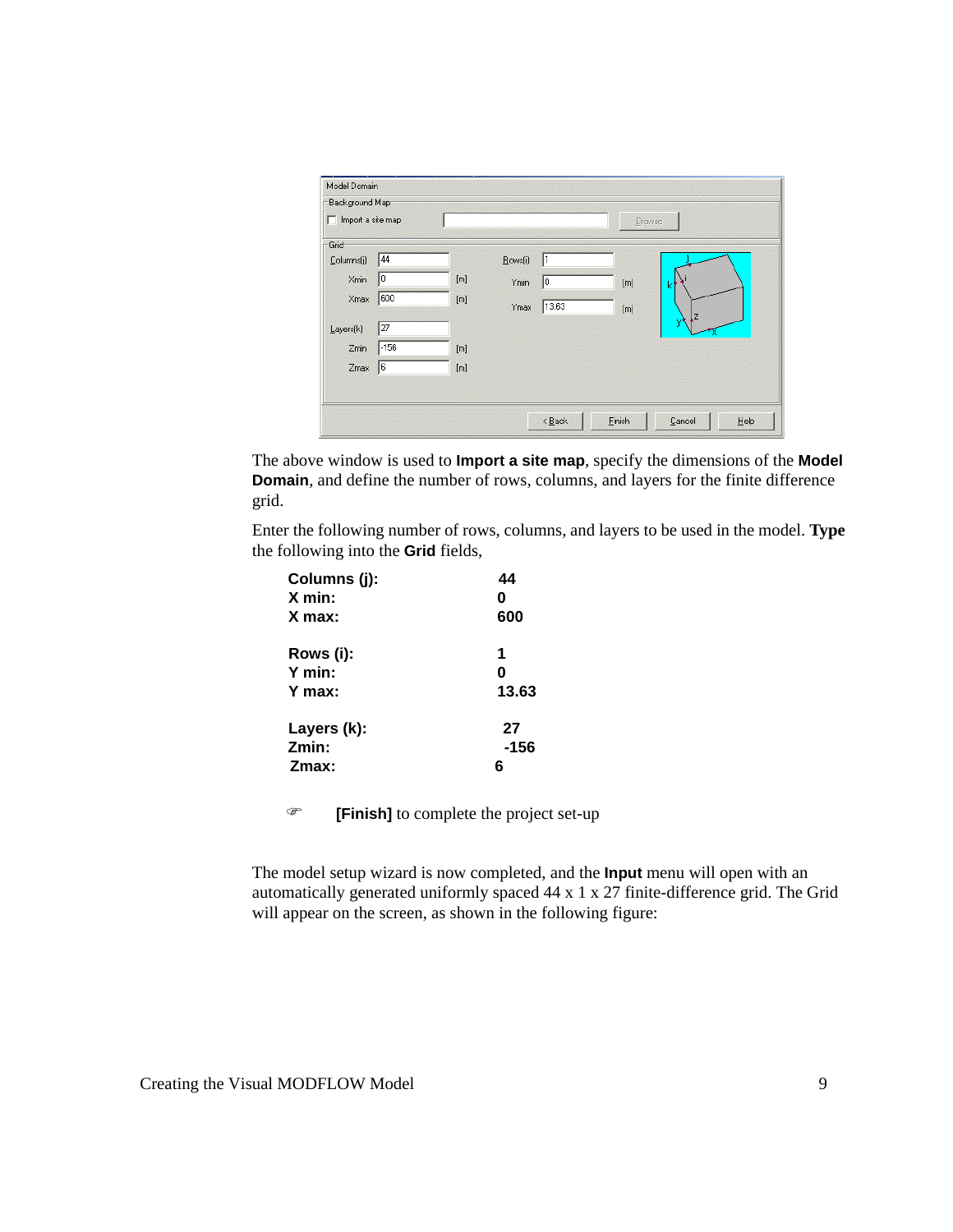

By default the **Grid** screen is loaded when you first enter the **Input** module.

## **Input**

To simulate salt water infiltration into a freshwater aquifer, you need to assign various properties and boundaries to your model.

Below is a schematic (cross-sectional) representation of these properties and boundaries:

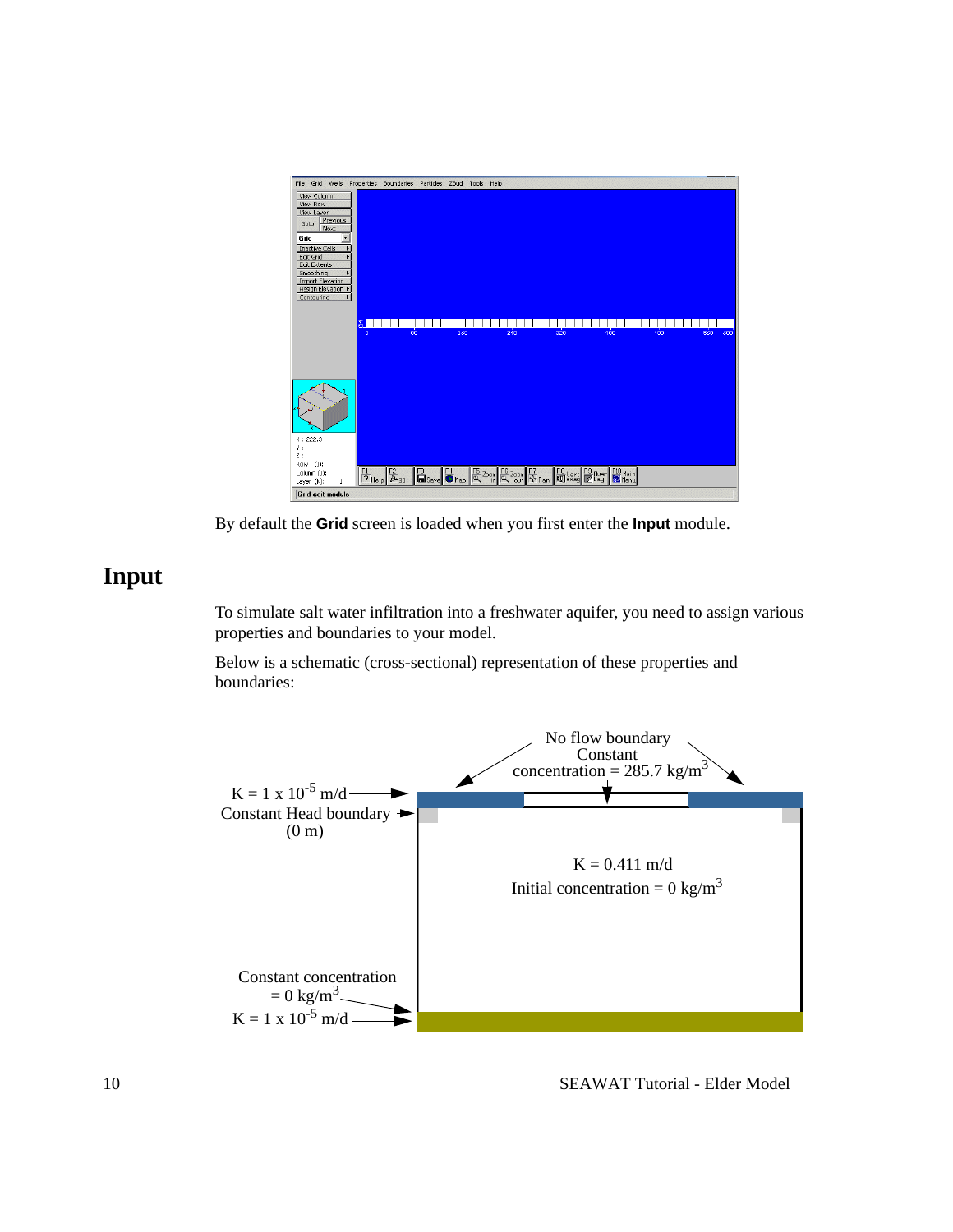First, you will define the boundary conditions.

) **View Row** from the side menu



Move the cursor over the model and it will highlight in pink.

- $\mathcal{F}$  The highlighted row
- ) **F8 Vert Exag** button below the model, or press the **F8** button on your keyboard

### **Type:** 2 as the **Vertical Exaggeration**

) **[OK]** to apply the change

The input window should now resemble the following figure:



The lower left corner of the window contains the navigation cube as well as X, Y, and Z coordinates and the Row, Column, and Layer which is currently under the tip of the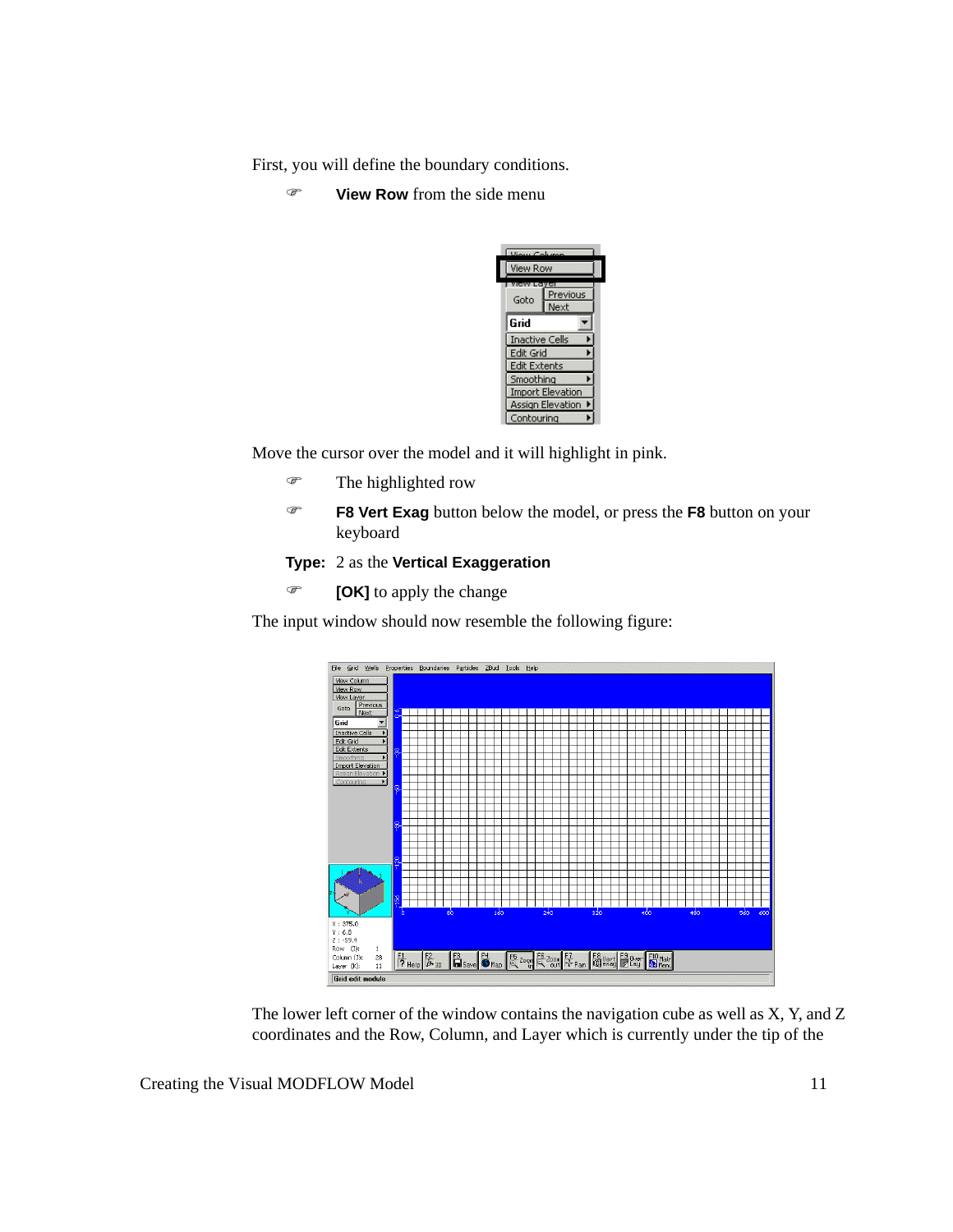cursor. These tools are invaluable in precisely positioning various model attributes; refer to them, while following the instructions below.

## **No-flow boundary**

) **Inactive Cells>Mark Single** from the side menu



) In the Row1-Column1-Layer1 cell (top-left corner cell of the model)

The cell will change color to green.

) In the Row1-Column2-Layer1 cell

This cell will also change color to green. Continue across the model to mark 11 cells in the first layer (i.e. the last cell you mark should be Row1-Column11-Layer1).

Move to the right side of the model and mark the 11 cells on the opposite end (i.e. cells Row1-Column34-Layer1 through Row1-Column44-Layer1)

The top of your model should now appear as shown below:

| File<br>Wells<br>Grid          | Properties |  | Boundaries Particles ZBud Tools |  |  |  | Help |  |  |  |  |  |  |  |  |  |  |  |
|--------------------------------|------------|--|---------------------------------|--|--|--|------|--|--|--|--|--|--|--|--|--|--|--|
| View Column<br>View Row        |            |  |                                 |  |  |  |      |  |  |  |  |  |  |  |  |  |  |  |
| View Layer                     |            |  |                                 |  |  |  |      |  |  |  |  |  |  |  |  |  |  |  |
| Previous<br>Goto<br>Next       | o.         |  |                                 |  |  |  |      |  |  |  |  |  |  |  |  |  |  |  |
| l Grid                         |            |  |                                 |  |  |  |      |  |  |  |  |  |  |  |  |  |  |  |
| Inactive Cells                 |            |  |                                 |  |  |  |      |  |  |  |  |  |  |  |  |  |  |  |
| Edit Grid<br>and the company's |            |  |                                 |  |  |  |      |  |  |  |  |  |  |  |  |  |  |  |

## **Conductivity**

There are two zones of hydraulic conductivity in this model. Large portion of the model domain (Layer 2 to 26) uses the default conductivity of 0.411 m/day, however the top and the bottom layer (Layer 1 and Layer 27) have conductivity of 1.0 x  $10^{-5}$  m/day.

To assign the appropriate conductivity

- ) **Properties>Conductivity** from the menu
- ) **[Yes]** to save the changes
- ) **Assign>Single** from the side menu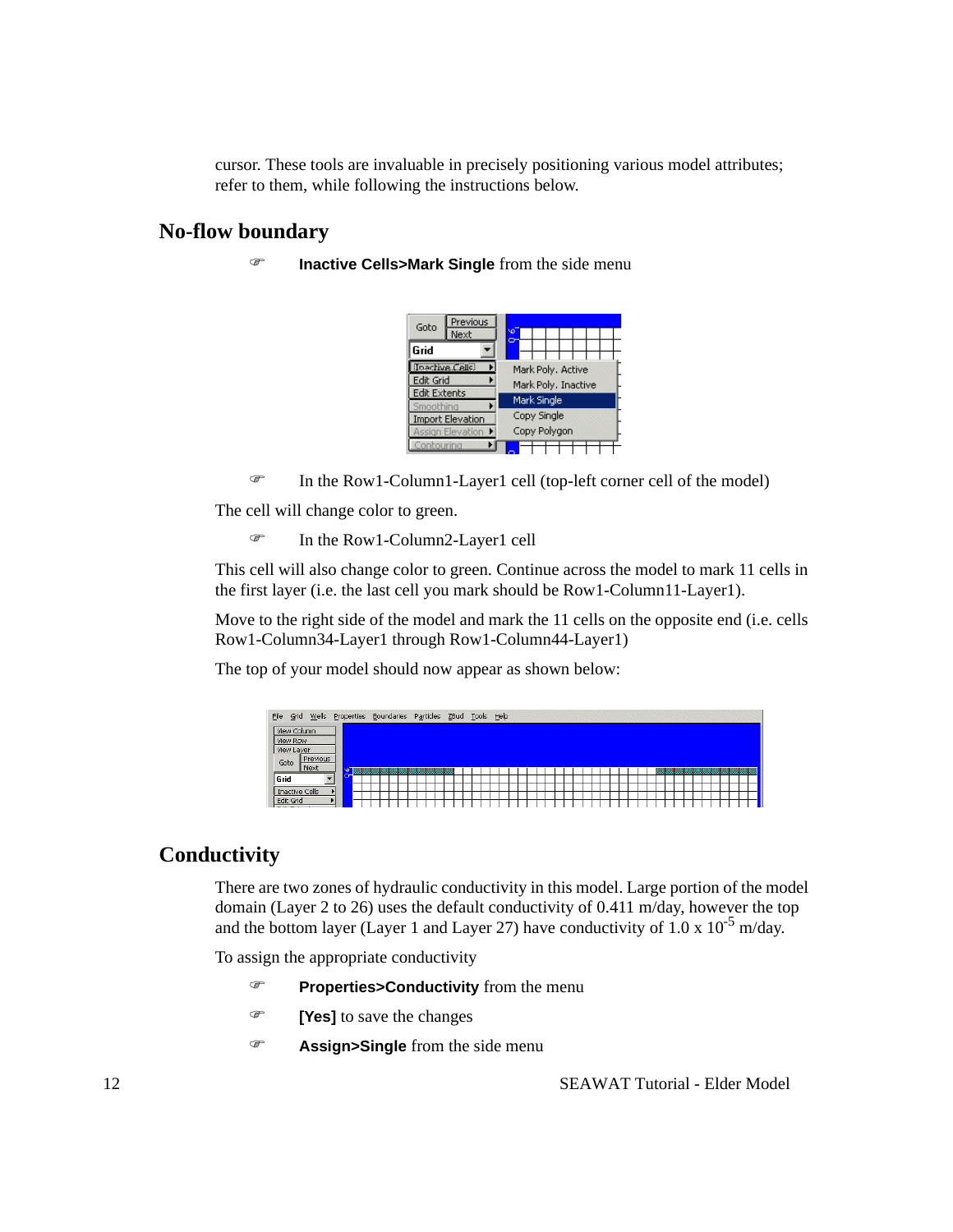| Conductivity |         |  |
|--------------|---------|--|
| Import       |         |  |
| (Assion)     | Single  |  |
| Copy         | Polygon |  |
| Database     |         |  |
| Contourina   | Window  |  |

The following dialogue will load:

|             | Conductivity - [Assign Single] |       |                                       |
|-------------|--------------------------------|-------|---------------------------------------|
| Zone # $ 1$ | ÷                              | New   |                                       |
| Name        | Value                          | Units | Description                           |
| Kх          | 0.411                          | [m/d] | Hydraulic conductivity in X-direction |
| Κy          | 0.411                          | [m/d] | Hydraulic conductivity in Y-direction |
| Kz          | 0.411                          | [m/d] | Hydraulic conductivity in Z-direction |
|             |                                |       | OK<br>Cancel                          |

Zone #1 is the default conductivity zone and is created over the entire model according to the values specified when the project was first created. To define a new conductivity zone,

#### ) **[New]**

Note that the color of the box between the **Zone #** field and the **[New]** button has changed. The cells that have the new conductivity will be shown in this color.

• For **Kx**, **Ky**, and **Kz**

### **Type:** 1E-5

The dialogue should now appear as follows:

| <b>Conductivity - [Assign Single]</b> |       |            | ⊠                                     |
|---------------------------------------|-------|------------|---------------------------------------|
| Zone # $ 2 $                          | ے     | <b>New</b> |                                       |
| Name                                  | Value | Units      | Description                           |
| Kх                                    | 1E-51 | [m/d]      | Hydraulic conductivity in X-direction |
| Kγ                                    | 1E-5  | [m/d]      | Hydraulic conductivity in Y-direction |
| Kz                                    | 1E-5  | [m/d]      | Hydraulic conductivity in Z-direction |
|                                       |       |            | OK<br>Cancel                          |

) At Row1-Column1-Layer1 (and hold down the left mouse button)

Without releasing the left mouse button, mark the entire top layer (Layer1) with the new Zone. Then release the mouse and in the same manner mark the bottom layer (Layer27). The cells will change color as you assign them.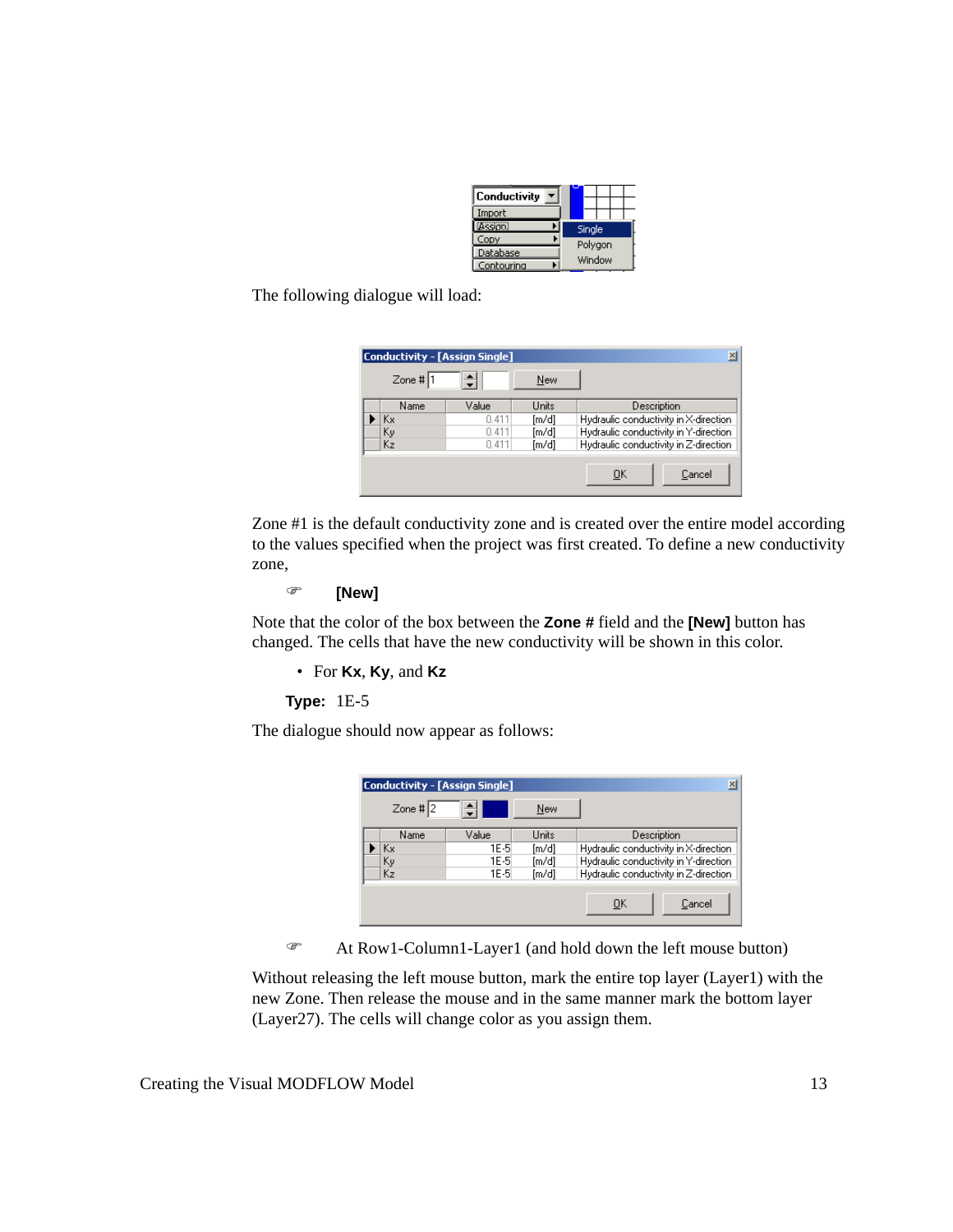If you made a mistake and marked the wrong cell, you can return it to Zone 1 by clicking the  $\Box$  to chose Zone 1 and then selecting the mis-assigned cell.

When you are finished,

) **[OK]** to save the changes and close the dialogue

The model should now appear as shown below:



## **Constant Concentration boundaries**

This model will simulate the intrusion of salt water into the freshwater aquifer. As such, there is a boundary with the constant salt concentration of 285.7 kg/m<sup>3</sup> at the top of the model (Layer1) and a boundary with the constant concentration of  $0 \text{ kg/m}^3$  at the bottom of the model (Layer27).

To assign these boundaries

- ) **Boundaries>Constant Concentration**
- ) **[Yes]** to save the changes
- ) **Assign>Line** from the side menu

| Const. Conc. |         |
|--------------|---------|
| Assion:      | Single  |
| Edit         | Line    |
| Erase        | Polygon |
| Copy         | Window  |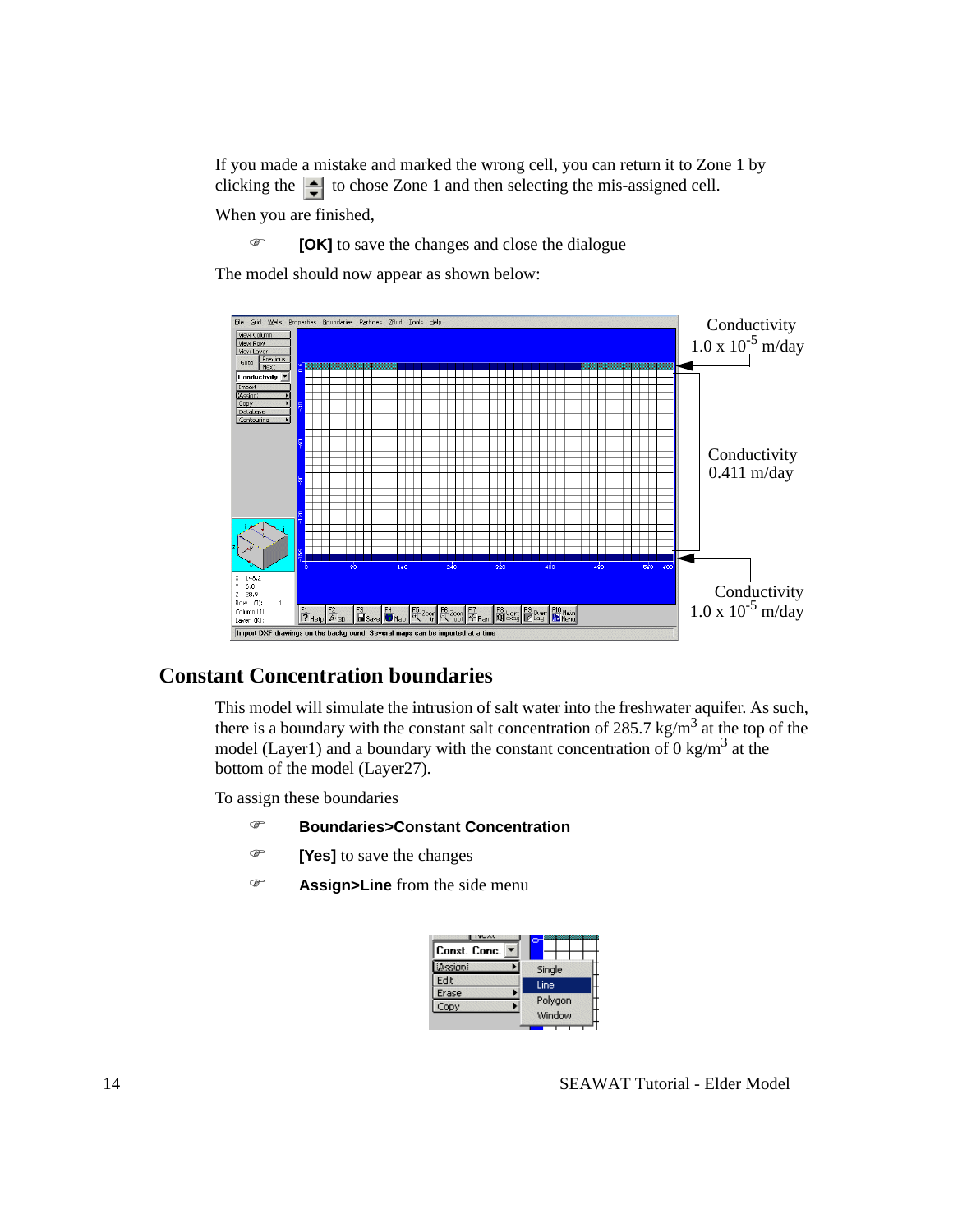You will assign the constant concentration of 285.7 kg/m<sup>3</sup> to the portion of Layer1 between the inactive cells:



) In the Row1-Column12-Layer1 cell to establish the beginning of the line

) Right-click in Row1-Column33-Layer1 cell to end the line

The selected cells will change color to Zone 1 color, and the **Assign Constant Concentration** dialogue will load.

| 1<br>$Zone$ #       | ≐                                | New         |
|---------------------|----------------------------------|-------------|
| Multiply values by: |                                  |             |
| Copy schedule from: |                                  | ۲           |
|                     | Start Time [day] Stop Time [day] | Salt [mg/L] |
| 0                   |                                  | N/A         |
|                     |                                  |             |

**Type:** 7300 in **Stop Time (day)** field

**Type:** 285700 in **Salt (mg/l)** field

| <b>Assign Constant Concentration</b><br>Zone #    | $\div$ | New    |  |  |  |  |  |
|---------------------------------------------------|--------|--------|--|--|--|--|--|
| 1<br>Multiply values by:                          |        |        |  |  |  |  |  |
| ≜<br>Copy schedule from:                          |        |        |  |  |  |  |  |
| Start Time [day] Stop Time [day]  <br>Salt [mg/L] |        |        |  |  |  |  |  |
| 0                                                 | 7300   | 285700 |  |  |  |  |  |
|                                                   |        |        |  |  |  |  |  |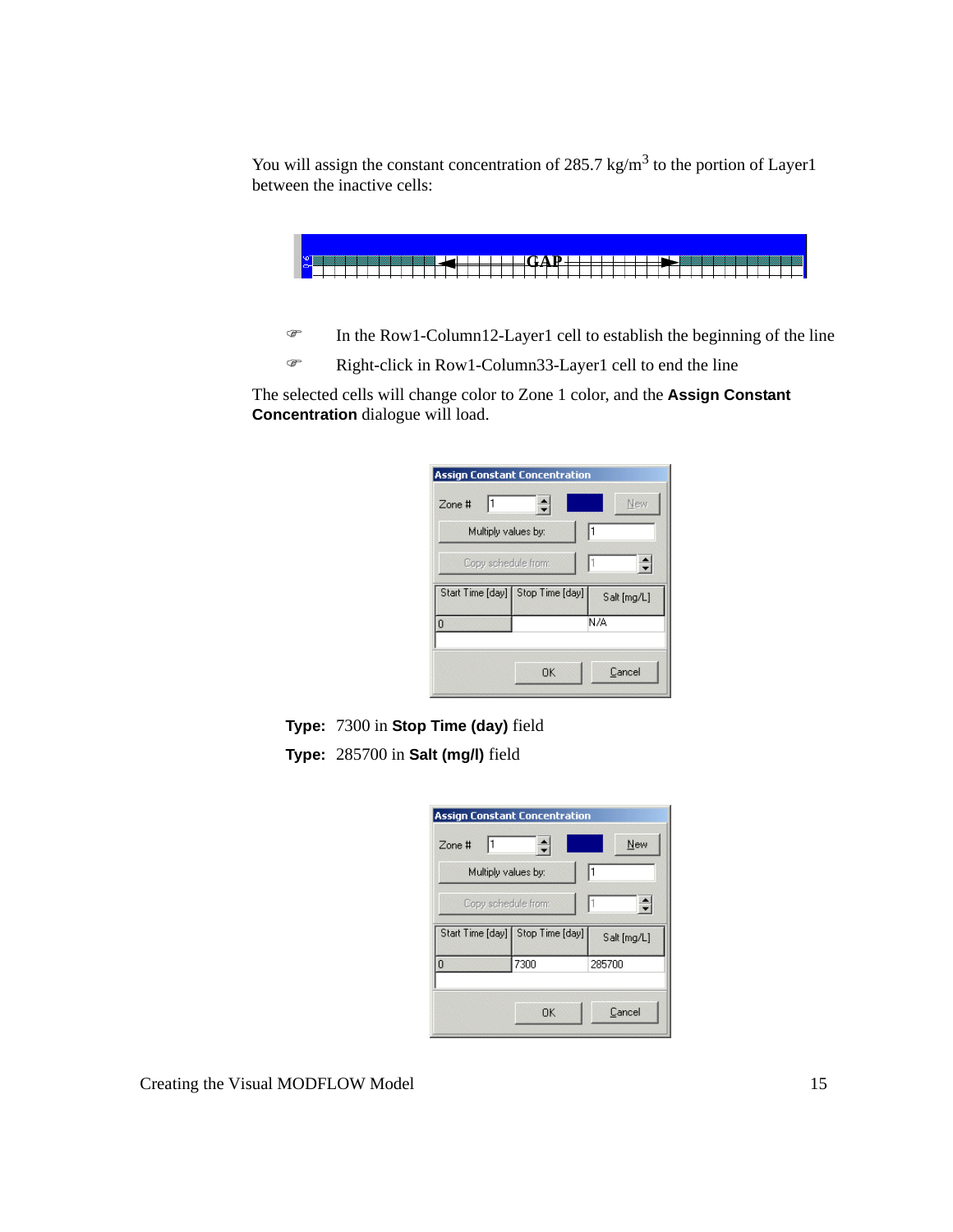) **[OK]** to save the changes and close the dialogue

Now you need to assign a boundary with constant concentration of 0 kg/m<sup>3</sup> to Layer27.

- ) **Assign>Line** from the side menu
- ) In the bottom left corner cell (Row1-Col1-Layer27)
- $\mathcal{F}$  Right-click in the bottom right corner cell (Row1-Col44-Layer27)

When the **Assign Constant Concentration** dialogue loads,

) **[New]** to create a new concentration zone

The color of the selected cells, as well as the color of the zone in the dialogue will change to green.

**Type:** 7300 in **Stop Time (day)**

**Type:** 0 in **Salt (mg/l)**

| <b>Assign Constant Concentration</b> |             |        |  |  |  |  |  |  |
|--------------------------------------|-------------|--------|--|--|--|--|--|--|
| 12<br>Zone #                         | $\div$      | New    |  |  |  |  |  |  |
| 1<br>Multiply values by:             |             |        |  |  |  |  |  |  |
| Copy schedule from:                  |             |        |  |  |  |  |  |  |
| Start Time [day] Stop Time [day]     | Salt [mg/L] |        |  |  |  |  |  |  |
| 0                                    | 7300        | 0      |  |  |  |  |  |  |
|                                      |             |        |  |  |  |  |  |  |
|                                      | OK          | Cancel |  |  |  |  |  |  |

) **[OK]** to save the changes and close the dialogue Your model should now appear as follows: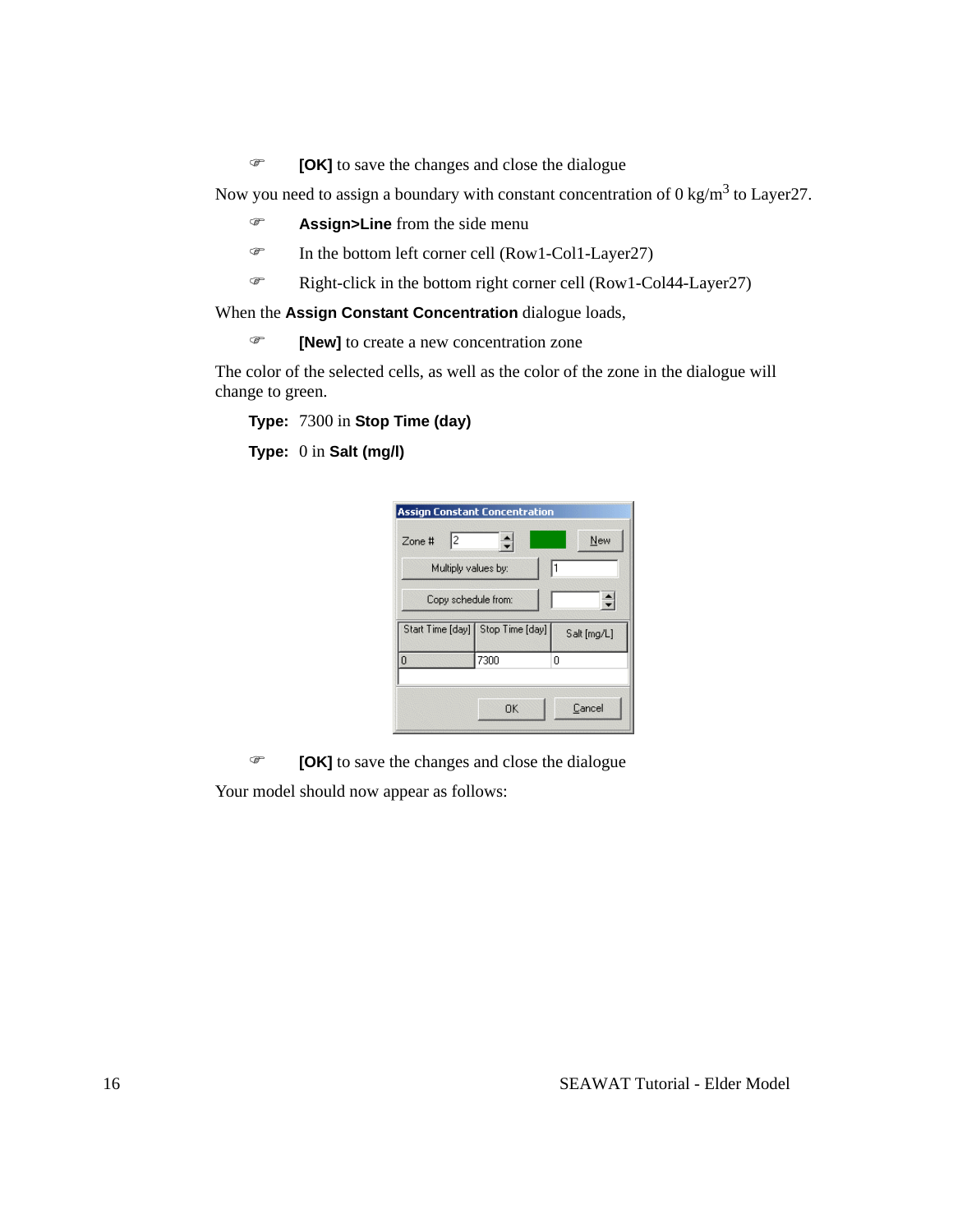

### Constant concentration =285700 mg/l

## **Initial Concentration**

Between the two constant concentration boundaries is a freshwater aquifer with an initial salt concentration of 0 kg/m<sup>3</sup>. When the model was first created, the default initial concentration of 285.7 kg/m3 was assigned to the entire model domain. To assign this new property,

- ) **Properties>Initial Concentration**
- ) **[Yes]** to save the changes
- ) **Assign>Window** from the side menu

| <b>Initial Conc.</b>  |         |
|-----------------------|---------|
| Salt                  |         |
| Import                | e       |
| Assion)               | Single  |
| Copy                  | Polygon |
| <b>Inactive Trans</b> |         |
| Database              | Window  |
| Contouring            |         |

Mark a rectangular area that spans from Row1-Column1-Layer2 cell to Row1- Column44-Layer27 cell (entire model excluding the first layer) by clicking once in each of the cells specified above.

Once the window is created, the following dialogue will be loaded: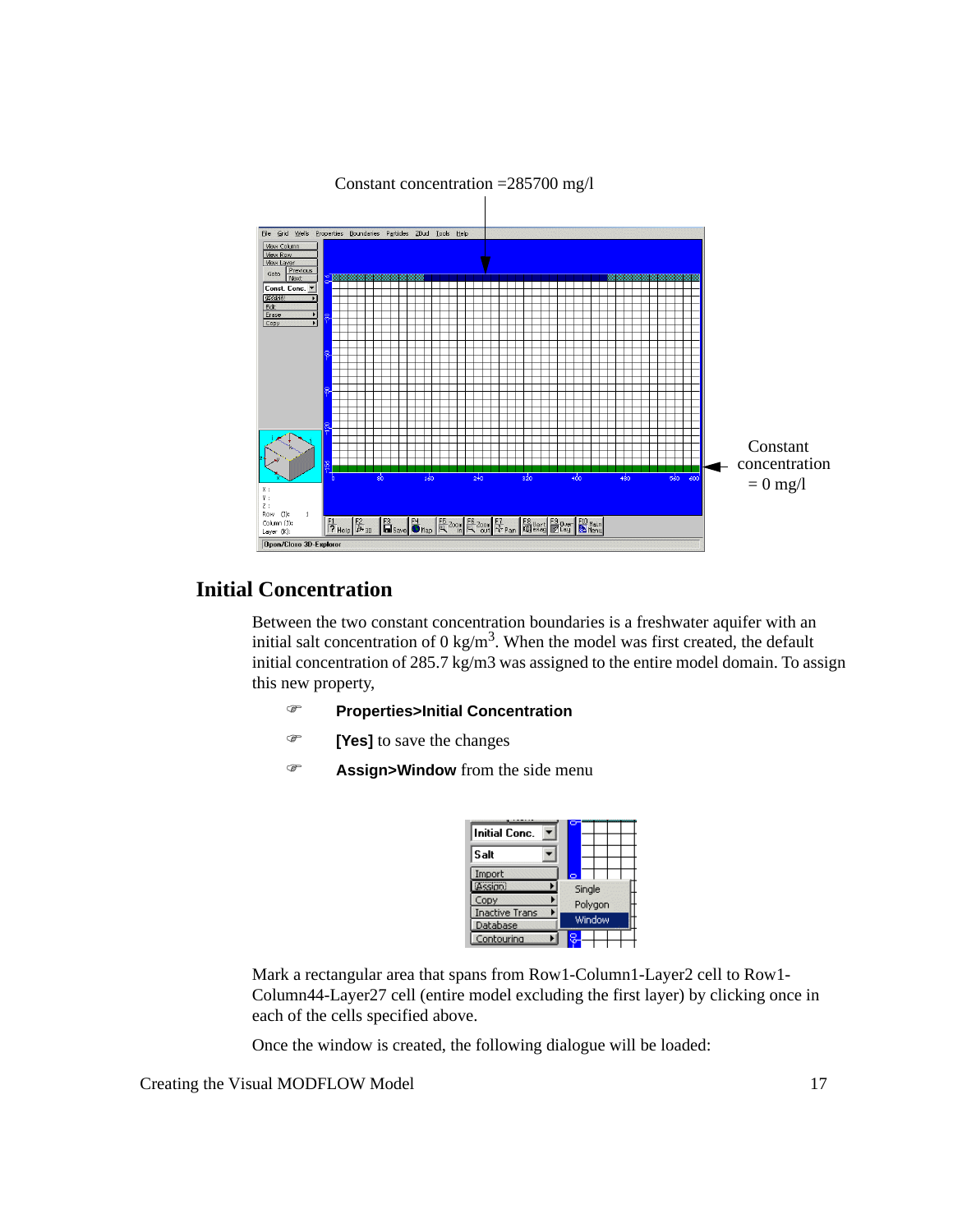| ×<br><b>Salt - Initial Concentration [Assign Window]</b> |                 |                 |                                      |  |  |  |  |
|----------------------------------------------------------|-----------------|-----------------|--------------------------------------|--|--|--|--|
| Zone $\sharp$                                            | New             |                 |                                      |  |  |  |  |
| Name<br>Salt                                             | Value<br>285700 | Units<br>[mg/L] | Description<br>Initial concentration |  |  |  |  |
|                                                          |                 | OK              | Cancel                               |  |  |  |  |

**EXECUTE:** [New] to define a new initial concentration zone for the region you just defined

The selected cells will change color to match the new zone

**Type:** 0 in **Value** column for the Salt concentration

| Zone # $2$ | New.  |        |                       |
|------------|-------|--------|-----------------------|
| Name       | Value | Units  | <b>Description</b>    |
| Ü<br>Salt  |       | [mq/L] | Initial concentration |
|            |       | ОΚ     | Cancel                |

) **[OK]** to save the changes and close the dialogue

Your model should now look similar to the following:

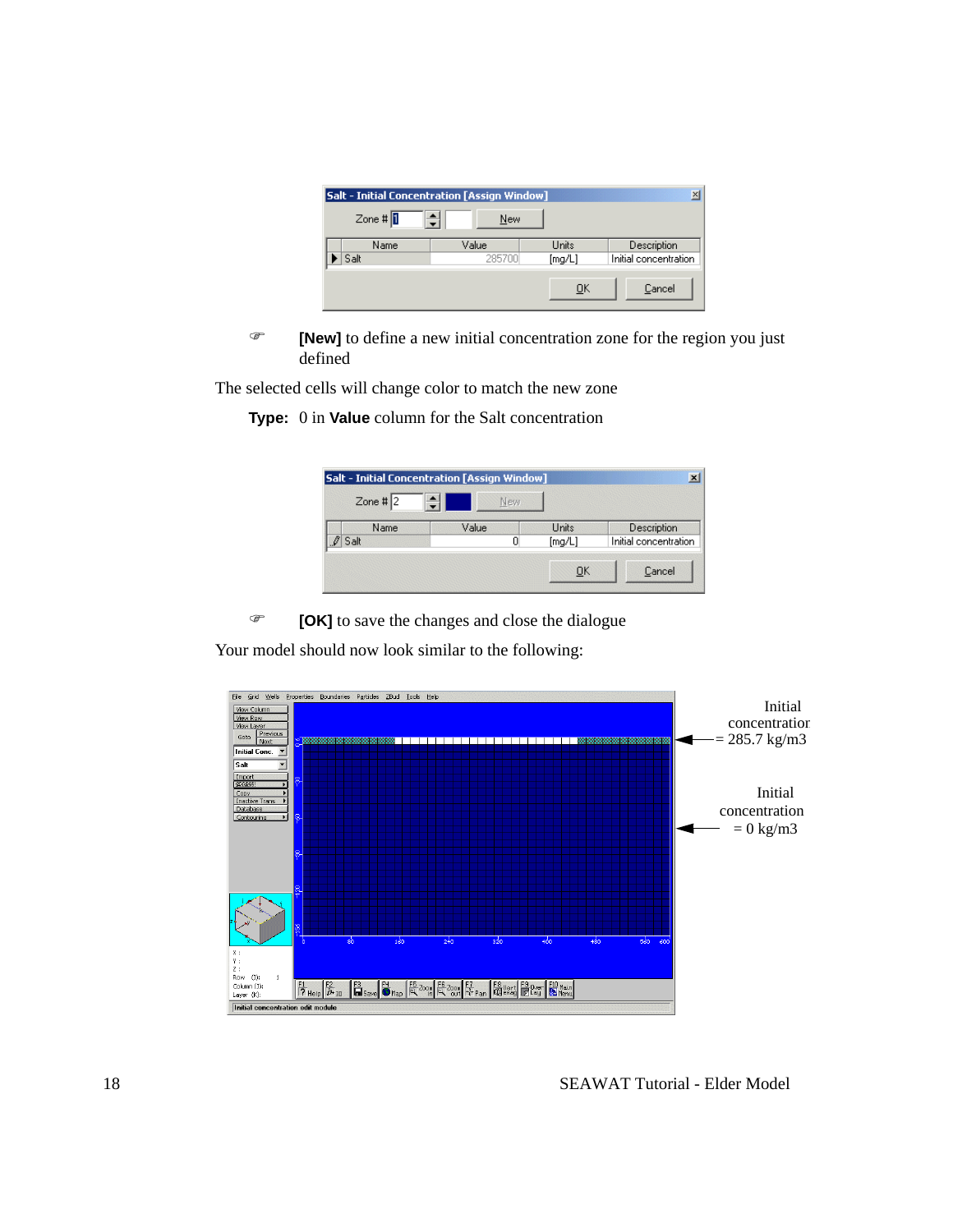### **Initial Heads**

The default initial heads are 6 throughout the model. To change this

- ) **Properties>Initial Heads** from the menu
- ) **[Yes]** to save the changes
- ) **Database** from the side menu

The following dialogue will load:

| Initial heads                      |            |                    |
|------------------------------------|------------|--------------------|
| Initial Heads [m]<br>Zone          | Active     | Distribution Array |
| 8<br>6<br>Initial head Value $= 6$ | ⊽          |                    |
|                                    |            |                    |
| Advanced >><br>Clean Up            | <u>о</u> к | Cancel             |

• For **Initial Heads (m)**

#### **Type:** 0

) **[OK]** to save changes and close the dialogue

## **Constant Head boundary**

There are constant head boundaries in the Layer 2 at both sides of the model, with the value of 0 m, to provide a fluid outlet. To assign these boundaries,

- ) **Boundaries>Constant Head (CHD)**
- ) **[Yes]** to save the changes
- ) **Assign>Single** from the side menu

A blank Constant Head dialogue will appear with a message: "Click on cell(s) to be assigned".

 $\mathcal{F}$  Row1-Column1-Layer2 (move the dialogue if it is in the way)

The cell will be highlighted and the dialogue will change as follows: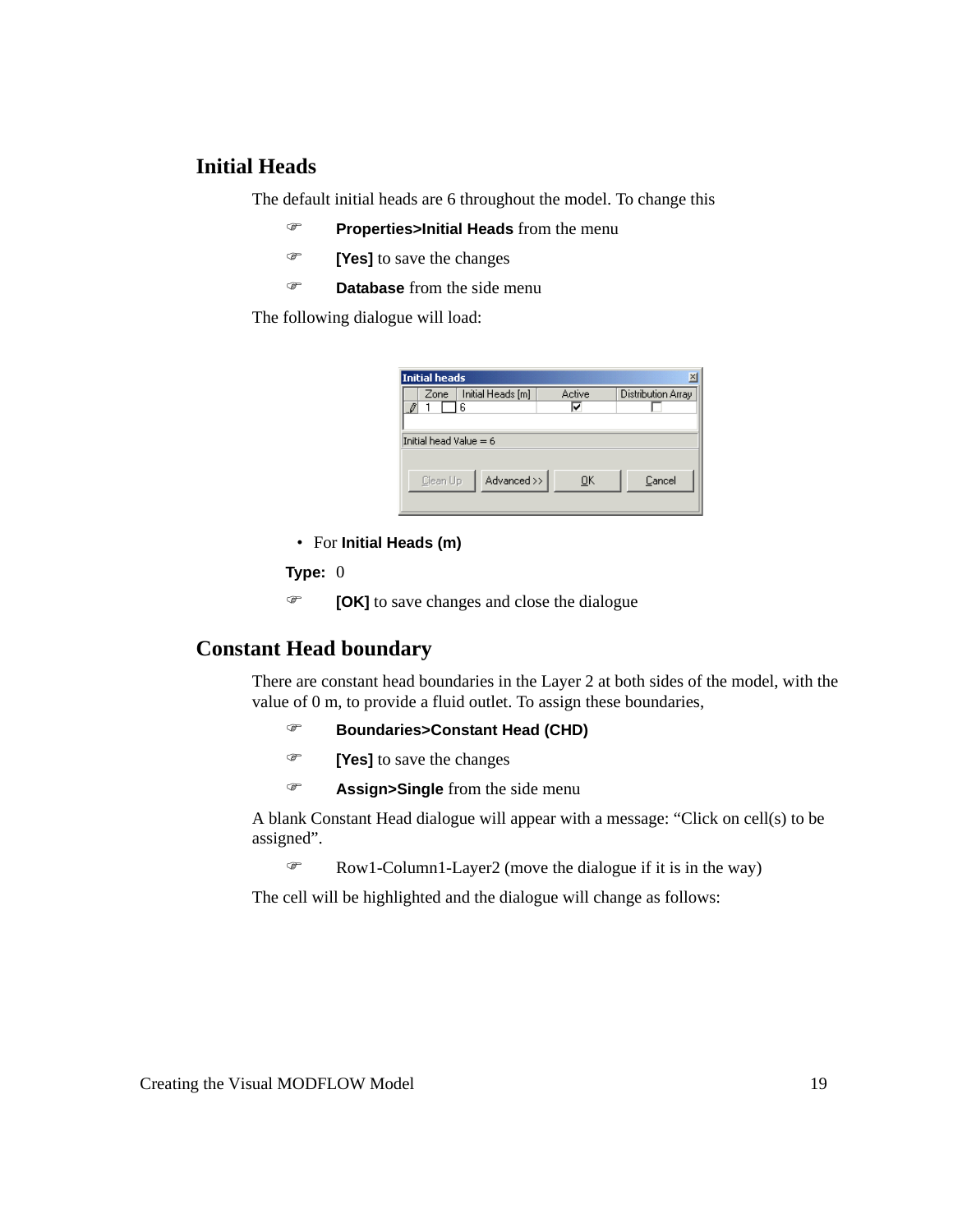| Constant-Head - [Assign Single]<br>File Help<br>Description: Constant-Head(0)<br>Assign to appropriate layer |                                 |                        | 6 陷<br>$\mathbf{r}$   |                      |                  |                            | 図 |
|--------------------------------------------------------------------------------------------------------------|---------------------------------|------------------------|-----------------------|----------------------|------------------|----------------------------|---|
|                                                                                                              | Edit selected row(s) or column: |                        |                       |                      |                  | $\overline{\triangledown}$ |   |
| Start Time [day]                                                                                             | Stop Time [day]                 | Start Time Head<br>[m] | Stop Time Head<br>[m] | Density Options      | Density [kg/m^3] | Active                     |   |
| $\blacktriangleright$ 0                                                                                      |                                 |                        |                       | $\blacktriangledown$ |                  | ⊽                          |   |
|                                                                                                              |                                 |                        |                       |                      |                  |                            |   |
|                                                                                                              |                                 |                        |                       |                      | <b>OK</b>        | Cancel                     |   |

) Row1-Column44-Layer2

This cell will also become highlighted. In the **Constant Head** dialogue,

**Type:** 7300 in **Stop Time (day)**

**Type:** 0 in **Start Time Head (m)**

**Type:** 0 in **Stop Time Head (m)**

Select **Specified Density** from the **Density Options** combo box.

**Type:** 0 in **Density**

|            | Constant-Head - [Assign Single]<br>File Help<br>Description: Constant-Head(0)<br>Assign to appropriate layer |                                 |                        | 临险<br>$\mathbf{r}$    |                      |                  |                            | 図 |
|------------|--------------------------------------------------------------------------------------------------------------|---------------------------------|------------------------|-----------------------|----------------------|------------------|----------------------------|---|
|            |                                                                                                              | Edit selected row(s) or column: |                        |                       |                      |                  | $\overline{\triangledown}$ |   |
|            | Start Time [day]                                                                                             | Stop Time [day]                 | Start Time Head<br>[m] | Stop Time Head<br>[m] | Density Options      | Density [kg/m^3] | Active                     |   |
| $\sqrt{0}$ |                                                                                                              | 7300                            | $\overline{0}$         | 0                     | Specified densit • 0 |                  | ⊽                          |   |
|            |                                                                                                              |                                 |                        |                       |                      |                  |                            |   |
|            |                                                                                                              |                                 |                        |                       |                      |                  |                            |   |
|            |                                                                                                              |                                 |                        |                       |                      | <b>OK</b>        | Cancel                     |   |

) **[OK]** to save the changes and close the dialogue

The top of your model should now look similar to the following: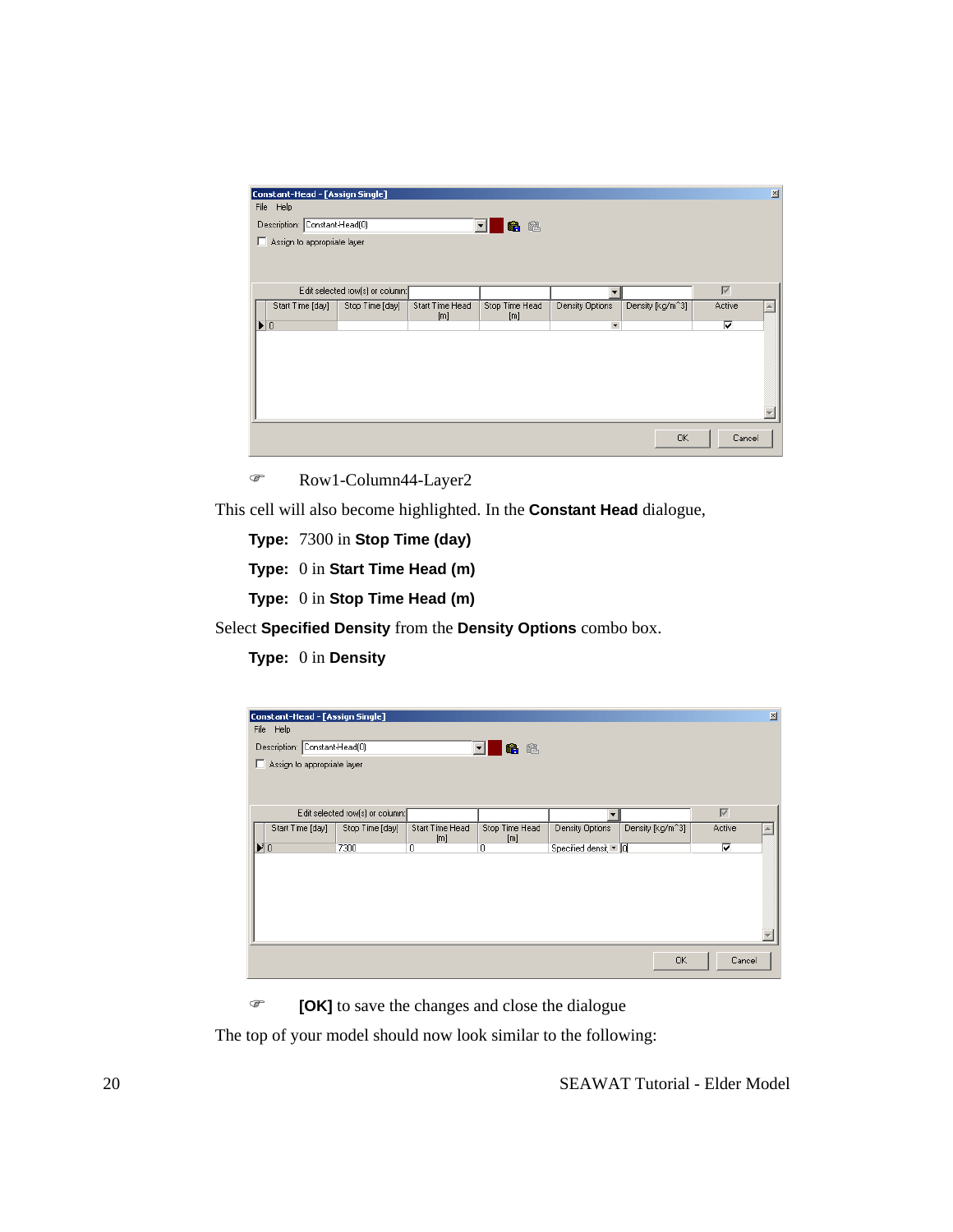

The model is now set up will all of the conditions needed to run the simulation.

- ) **File>Save** to save the changes to your model
- ) **File>Main Menu**, or press **F10-Main Menu** button below the model domain.



# **SEAWAT Set-up**

You will now set up the SEAWAT Simulation Scenario.

- ) **Run** from the top menu bar
- ) **SEAWAT >Simulation Scenario** from the menu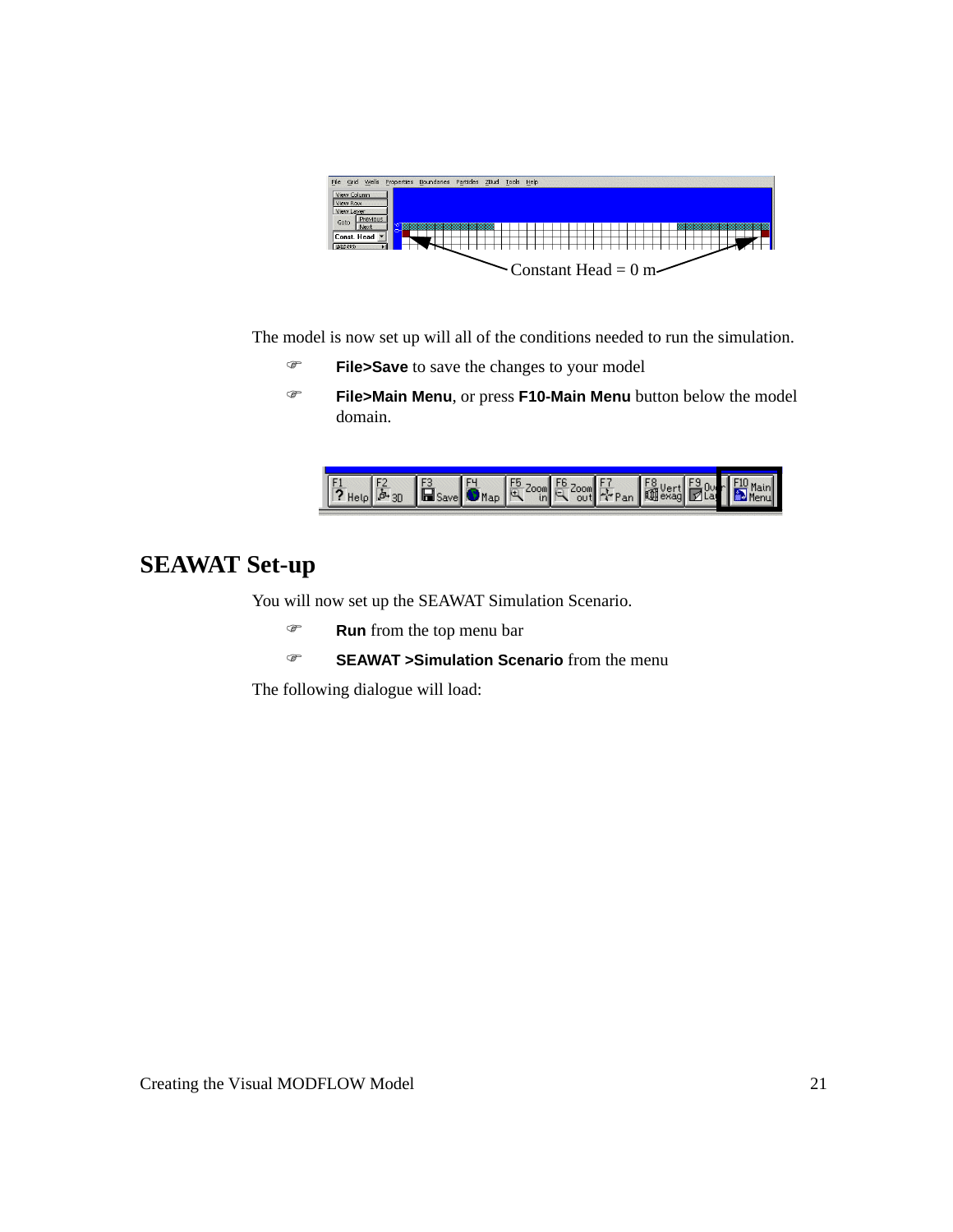| <b>Simulation Scenario</b>                                                                                                                                                              | ×                                                                                                                                                                                          |
|-----------------------------------------------------------------------------------------------------------------------------------------------------------------------------------------|--------------------------------------------------------------------------------------------------------------------------------------------------------------------------------------------|
| VDF Settings   VSC Settings   Flow Settings   Transport Settings  <br>Coupling Option of VDF and IMT-<br>Density scenario                                                               |                                                                                                                                                                                            |
| C Calculate density from salt only<br>C Calculate density from multiple species<br>C Uncoupled simulation using pre-calculated density [Mode D]                                         | Explicitly coupled VDF and IMT (Mode E)<br>C Implicitly coupled VDF and IMT (Mode E)                                                                                                       |
| Density specification (IDENSE)<br>C Use reference density<br>C Density from concentration UCN file<br>                                                                                  | Maximum number of implicitly coupling iterations for VDF and IMT<br>20<br>Fluid density convergence criterion<br>$1e-4$<br>[Kg/m <sup>*3]</sup>   Use convergence criterion [NSWTCPL = -1] |
| Internodal density calculation algorithm [MFNADVFD]<br>C Central-in-space algorithm<br>C Upstream-weighted algorithm<br>Variable density water table correction [IWTABLE]-<br>C Applied |                                                                                                                                                                                            |
| C Not applied<br>Initial Time Step                                                                                                                                                      |                                                                                                                                                                                            |
| Initial Time Step 0.001<br>[day]                                                                                                                                                        |                                                                                                                                                                                            |
|                                                                                                                                                                                         | QK<br>Next ><br>Help<br>< Back<br>Cancel                                                                                                                                                   |

) **Upstream-weighted-algorithm** radio button, in the **Internodal density calculation algorithm** frame

**Type:** 3 in the **Initial Time Step (day)**

- ) **[Next >]**
- ) **[Next >]**

|         | VDF Settings   VSC Settings   Flow Settings   Transport Settings                               |                    |                                                                                                                                                                                                              |
|---------|------------------------------------------------------------------------------------------------|--------------------|--------------------------------------------------------------------------------------------------------------------------------------------------------------------------------------------------------------|
| Solver  | Max. outer iterations (MXITER)                                                                 | 50                 | Package options<br>Reset<br>C Automatic<br>C User Defined                                                                                                                                                    |
| $C$ PCG | Max. inner iterations (ITER1)<br>Head change criterion (HCLOSE)<br>Residual criterion (RCLOSE) | 25<br>$1e-6$<br>10 | Value<br>Setting<br>$\blacktriangleright$ $\Box$ Basic Package<br>[Run,Translate]<br>El Layer Property Package<br><b>Block Centered Flow Package</b>                                                         |
| $C$ SIP | Damping factor (DAMP)<br>Relative residual criterion (RSCRIT)                                  | 10                 | FI Oc Package<br>[Run.Translate]<br>El Specified Head Package<br>[Run,Translate]<br><b>El Discretization Package</b><br>[Run,Translate]<br>E FTL Package<br>[Translate]<br>田 Calb Package<br>[Run,Translate] |
| $C$ SOR | Factorization level<br>C Level 1<br>$G$ Level $0$                                              |                    | El Nodry Package<br>[Run,Translate]                                                                                                                                                                          |
| G WHS   |                                                                                                |                    |                                                                                                                                                                                                              |
| C SAMG  |                                                                                                |                    |                                                                                                                                                                                                              |
| $C$ GMG | WHS Solver Package                                                                             |                    |                                                                                                                                                                                                              |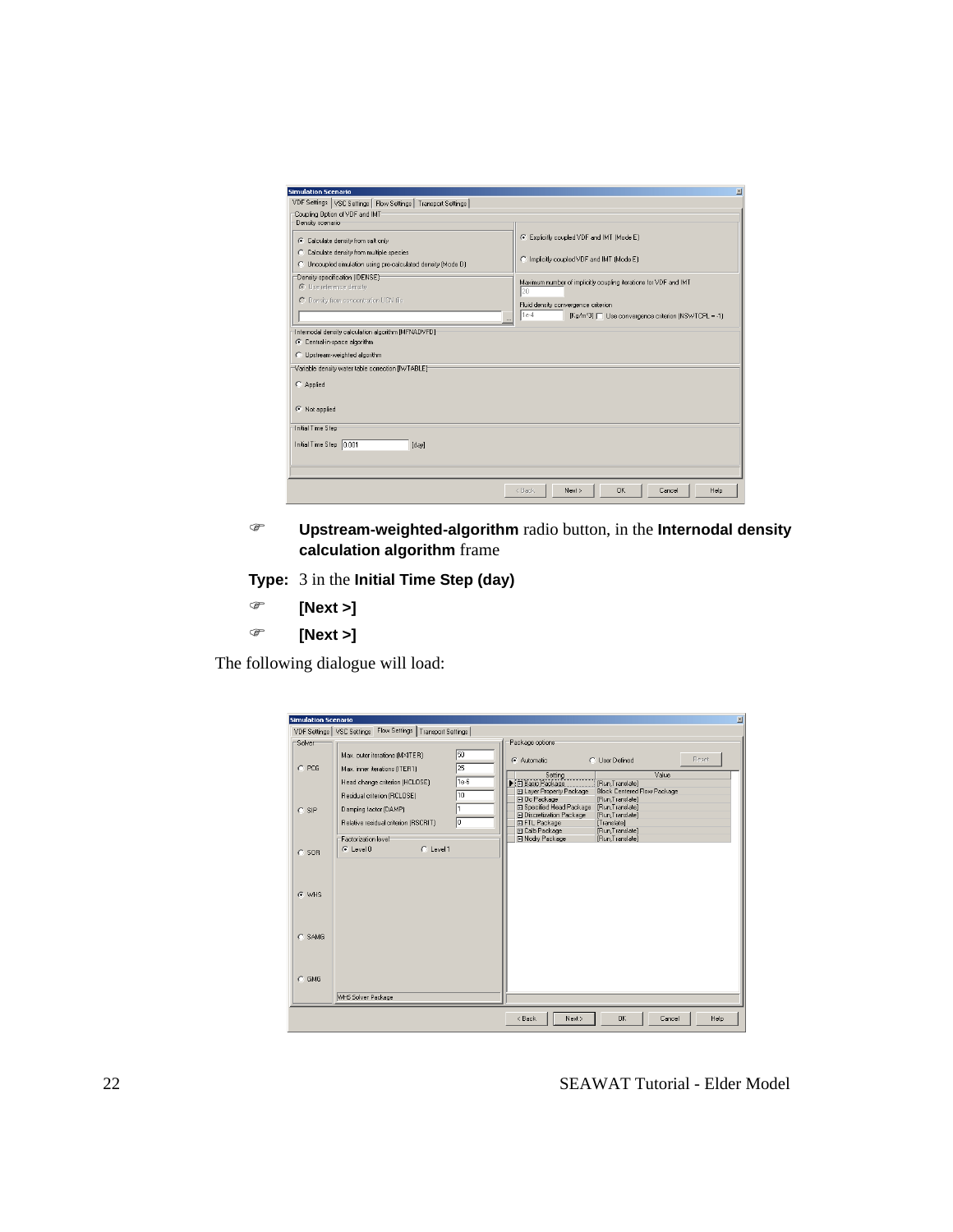In this dialogue:

- Set the **Solver** to PCG
- Set **Max. outer iterations (MXITER)** to 20
- Set **Head Change Criterion (HCLOSE)** to 0.001
- Set **Residual Criterion (RCLOSE)** to 1
- Set **Printout interval (IPRPCG)** to 5

Leave the rest of the settings as default

) **[Next >]**

The following dialogue will be loaded:

| VDF Settings   VSC Settings   Flow Settings   Transport Settings |                           | Package options                                         |                                    |       |       |
|------------------------------------------------------------------|---------------------------|---------------------------------------------------------|------------------------------------|-------|-------|
| Solution Options                                                 |                           |                                                         |                                    |       |       |
| Solve Implicitly(Use GCG solver)                                 | GCG Options               | C Automatic                                             | C. User Defined                    |       | Reset |
| <b>Advection</b>                                                 |                           | Setting                                                 |                                    | Value |       |
| Upstream Finite Difference                                       | Particle Options          | <b>E</b> Basic Package                                  | [Run.Translate]                    |       |       |
|                                                                  |                           | <b>El Advection Package</b>                             | [Run,Translate]                    |       |       |
| Dispersion, Reaction and Sources/Sink-                           |                           | <b>El Dispersion Package</b>                            | [Run,Translate]                    |       |       |
| Solve Implicitly [Use GCG solver]                                |                           | <b>El Sink/Sources Package</b><br>FI GCG Solver Package | [Run,Translate]<br>[Run.Translate] |       |       |
| C Solve Explicitly                                               |                           | <b>El Viscosity Package</b>                             | [Run,Translate]                    |       |       |
| Time Steps and GCG options                                       |                           |                                                         |                                    |       |       |
| [day]<br>Initial step size (DT0): 0                              |                           |                                                         |                                    |       |       |
| Maximum Step Size: 1<br>[day]                                    |                           |                                                         |                                    |       |       |
|                                                                  |                           |                                                         |                                    |       |       |
| Multiplier: 1                                                    |                           |                                                         |                                    |       |       |
| Porosity Options                                                 |                           |                                                         |                                    |       |       |
|                                                                  |                           |                                                         |                                    |       |       |
| C Use Effective Porosity                                         |                           |                                                         |                                    |       |       |
|                                                                  |                           |                                                         |                                    |       |       |
|                                                                  |                           |                                                         |                                    |       |       |
| C Use Total Porosity                                             |                           |                                                         |                                    |       |       |
|                                                                  |                           |                                                         |                                    |       |       |
|                                                                  |                           |                                                         |                                    |       |       |
| Min. sat. thickness: 0.01                                        | (fraction of cell thick.) |                                                         |                                    |       |       |
| Courant number: 0.75                                             |                           |                                                         |                                    |       |       |
|                                                                  |                           |                                                         |                                    |       |       |
|                                                                  |                           |                                                         |                                    |       |       |
|                                                                  |                           |                                                         |                                    |       |       |

) **[GCG Options]** in the **Solution Options** frame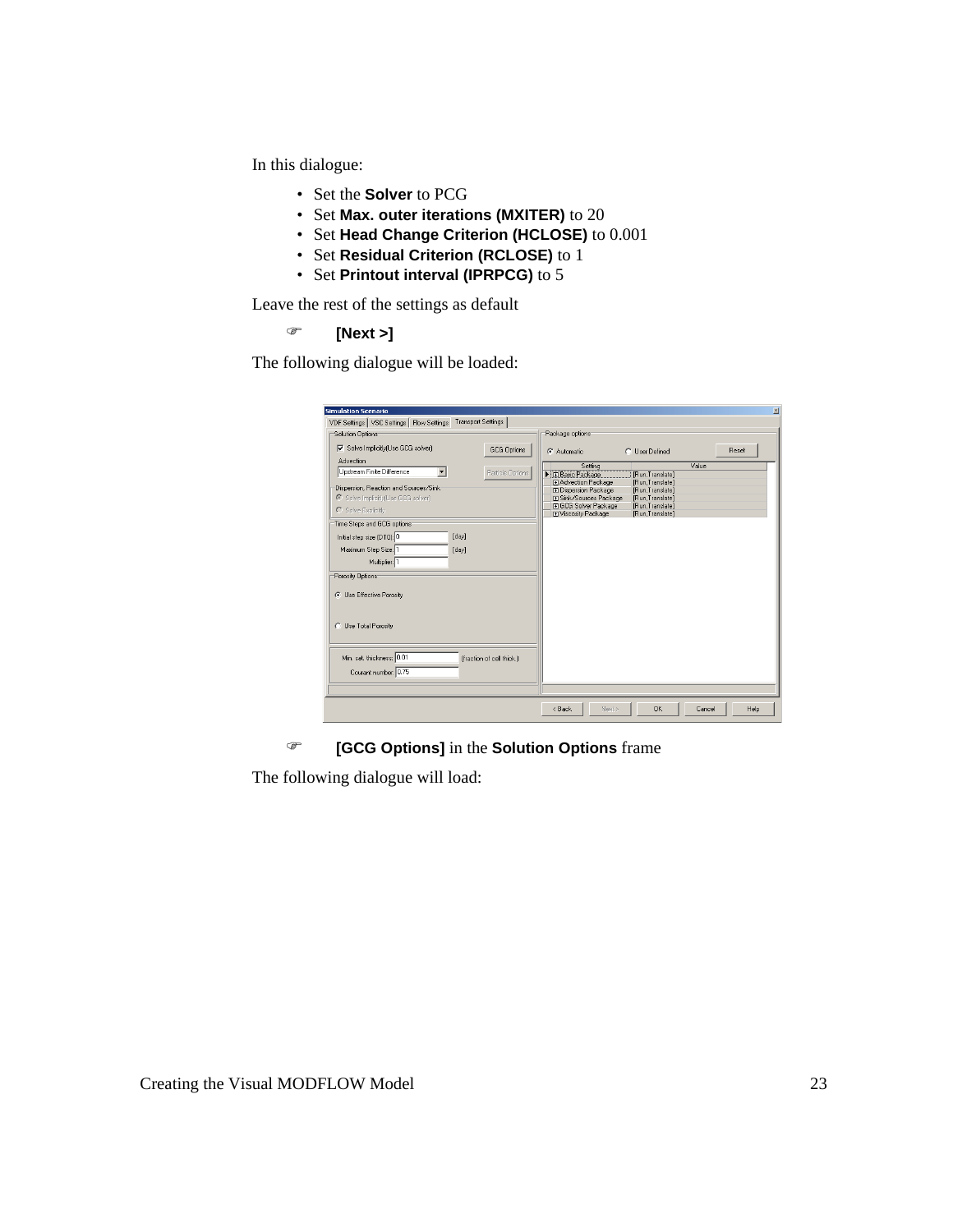| <b>Implicit GCG Options</b>                              | × |
|----------------------------------------------------------|---|
| □ Translate Implicit GCG Solver Package                  |   |
| Maximum number of outer iterations: 1                    |   |
| Maximum number of inner iterations: 50                   |   |
| Preconditioners                                          |   |
| $\bullet$ Jacobi                                         |   |
| $C$ SSOR<br>Relaxation factor: 1                         |   |
| Modified Incomplete Cholesky                             |   |
| Dispersion tensor cross terms:                           |   |
| C Lump all dispersion cross terms to the right hand side |   |
| C Include full dispersion tensor (memory intensive)      |   |
|                                                          |   |
| Relative convergence criterion 0.0001                    |   |
| Concentration change printing interval $\boxed{0}$       |   |
| Time Step Control when Implicit Solver used              |   |
| Initial step size (DT0): 0<br>[day]                      |   |
| Multiplier: 1                                            |   |
| Maximum transport step size: 1<br>[day]                  |   |
|                                                          |   |
|                                                          |   |
| <b>OK</b><br>Cancel                                      |   |

- ) **Modified Incomplete Cholesky** radio button in the **Preconditioners** frame
- **Type:** 1E-8 in **Relative convergence criterion** field
- **Type:** 5 in **Concentration change printing interval** field
- **Type:** 3 in the **Initial step size** field
- **Type:** 3 in the **Maximum transport step size** field
- ) **[OK]** to accept the changes and close the **GCG Options** dialogue
- ) Select **Central Finite Difference** from the **Advection** combo-box
- ) **Use Total Porosity** radio button in the **Porosity Options** frame
- **Type:** 0.1 in the **Courant Number** field
- ) **[OK]**

Next, define the layer types:

) **SEAWAT >Flow>Layers**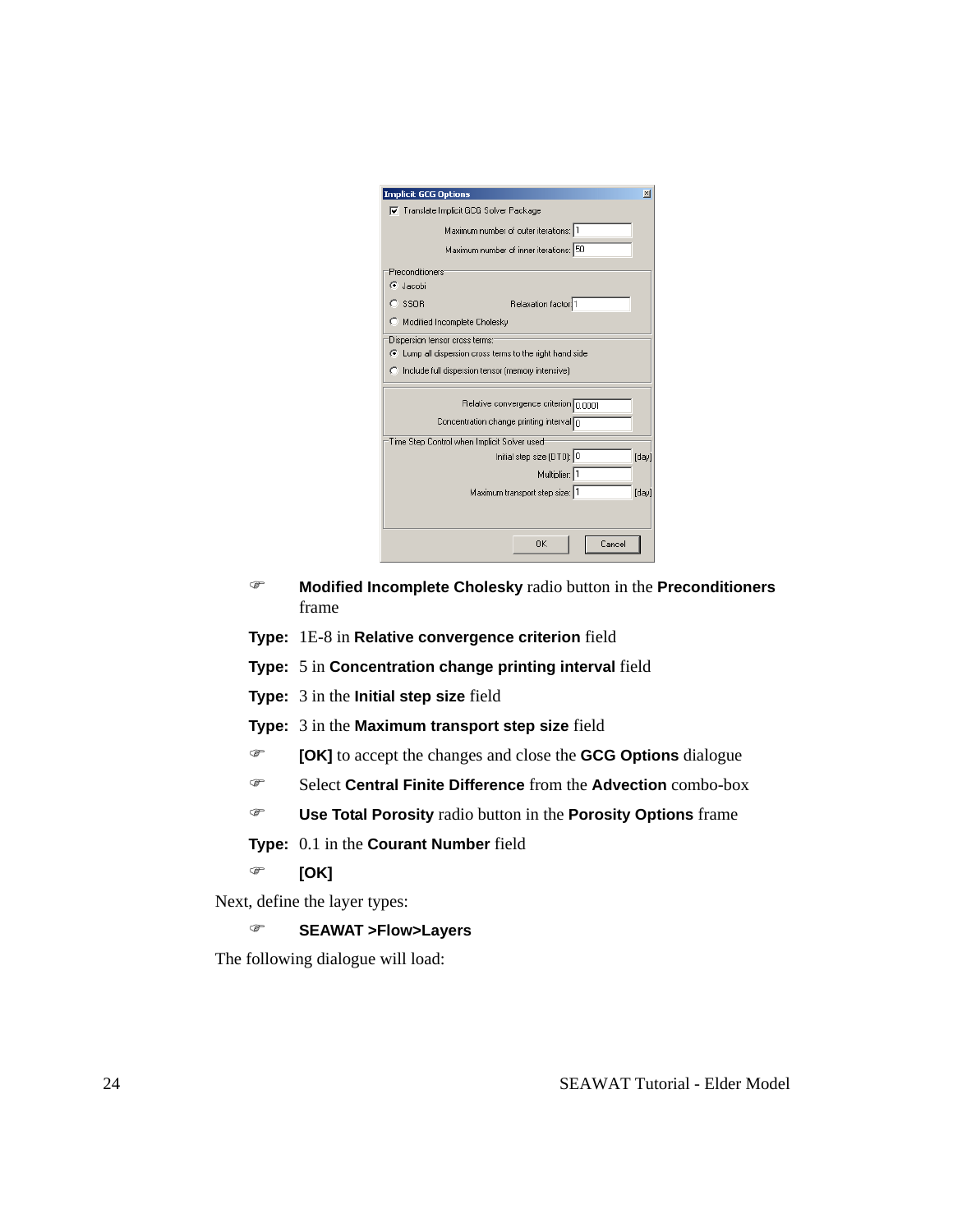| Layer | LAYCON |   | Interblock transmissivity |   | Laver type                             |
|-------|--------|---|---------------------------|---|----------------------------------------|
|       | 03     |   | ≑ 00:Harmonic mean        | ÷ | 3:Confined/Unconfined, variable S, T   |
| 2     | 03     |   | → 00:Harmonic mean        |   | 3: Confined/Unconfined, variable S, T  |
| 3     | 03     |   | ♦ 00:Harmonic mean        |   | 3:Confined/Unconfined, variable S, T   |
| 4     | 03     |   | ≑ 00:Harmonic mean        |   | 3: Confined/Unconfined, variable S, T  |
| 5     | 03     |   | → 00:Harmonic mean        |   | 3:Confined/Unconfined, variable S . T  |
| 6     | 03     |   | ≑ 00:Harmonic mean        |   | 3:Confined/Unconfined, variable S, T   |
|       | 03     | ÷ | 00:Harmonic mean          |   | 3:Confined/Unconfined, variable S, T   |
| 8     | 03     | ÷ | 00:Harmonic mean          | ÷ | 3: Confined/Unconfined, variable S. T. |
| 9     | 03     |   | → 00:Harmonic mean        |   | 3: Confined/Unconfined, variable S, T  |
| 10    | 03     |   | - 00:Harmonic mean        |   | 3: Confined/Unconfined, variable S. T  |
|       |        |   |                           |   |                                        |
|       |        |   |                           |   |                                        |
|       |        |   |                           |   | QK<br>Cancel                           |

- ) On each cell in the **Layer Type** column and change the current layer type to "0:Confined, Constant S, T"
- ) **[OK]** to accept the changes and close the dialogue

Next, define the transport settings:

### ) **SEAWAT 2000>Transport>Output/Time Steps**

The following dialogue will load:

| <b>Output &amp; Time Step Control</b>           |                |
|-------------------------------------------------|----------------|
| Simulation time: 7300<br>day[s]                 | Output Time(s) |
| Max # transport Steps: 1000                     | [day]          |
| $\Box$ Specify max stepsize: $\Box$<br>day(s)   |                |
| Save simulation results at:                     |                |
| End of simulation only                          |                |
| $\bullet$ Every Nth time step: N = 10           |                |
| C Specified times [day[s]]                      | ÞΞ<br>×        |
| ○ Save .CBM/.CCM file (for Mass Balance output) |                |
|                                                 | OK<br>Cancel   |

#### **Type:** 3000 in **Max. # of Transport Steps** field

- ) Specified **Times [day(s)]** from the **Save simulation results at** frame
- ) In the **Output Times** text field
- **Type:** 365 **<Enter>**, 730 **<Enter>**, 1095 **<Enter>**, 3650 **<Enter>**, 5475 **<Enter>**, and 7300

When you are finished, the dialogue should look similar to the following: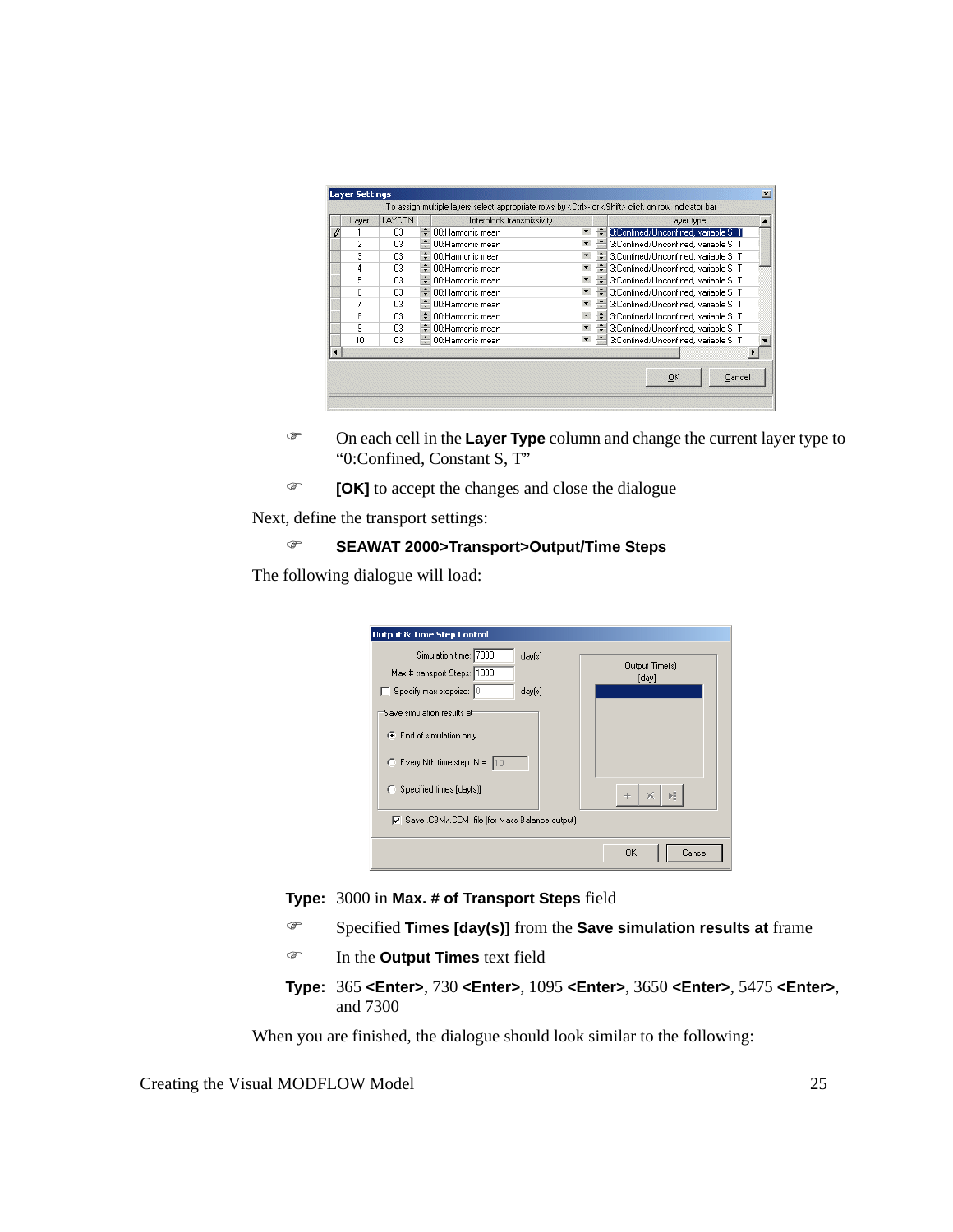| <b>Output &amp; Time Step Control</b>                          |                           |
|----------------------------------------------------------------|---------------------------|
| Simulation time: 7300<br>day[s]<br>Max # transport Steps: 3000 | Output Time(s)<br>[day]   |
| Specify max stepsize: 0<br>day(s)                              | 365                       |
| Save simulation results at:                                    | 730                       |
|                                                                | 1095                      |
| C End of simulation only                                       | 3650                      |
|                                                                | 5474                      |
| $\degree$ Every Nth time step: N = 10                          | 7300                      |
| Specified times [day(s)]<br>G.                                 | på.<br>$\mathbf x$<br>$+$ |
| ◯ Save .CBM / CCM file (for Mass Balance output)               |                           |
|                                                                | Cancel<br>0K              |

) **[OK]** to accept the changes and close the dialogue

You are now ready to run the model.

# **Running SEAWAT**

To run the model simulation,

- ) **Run** from the menu bar
- ) In the check box beside **SEAWAT**
- ) **Translate and Run**

The **VMEngine** dialogue will open which will track the progress of the simulation.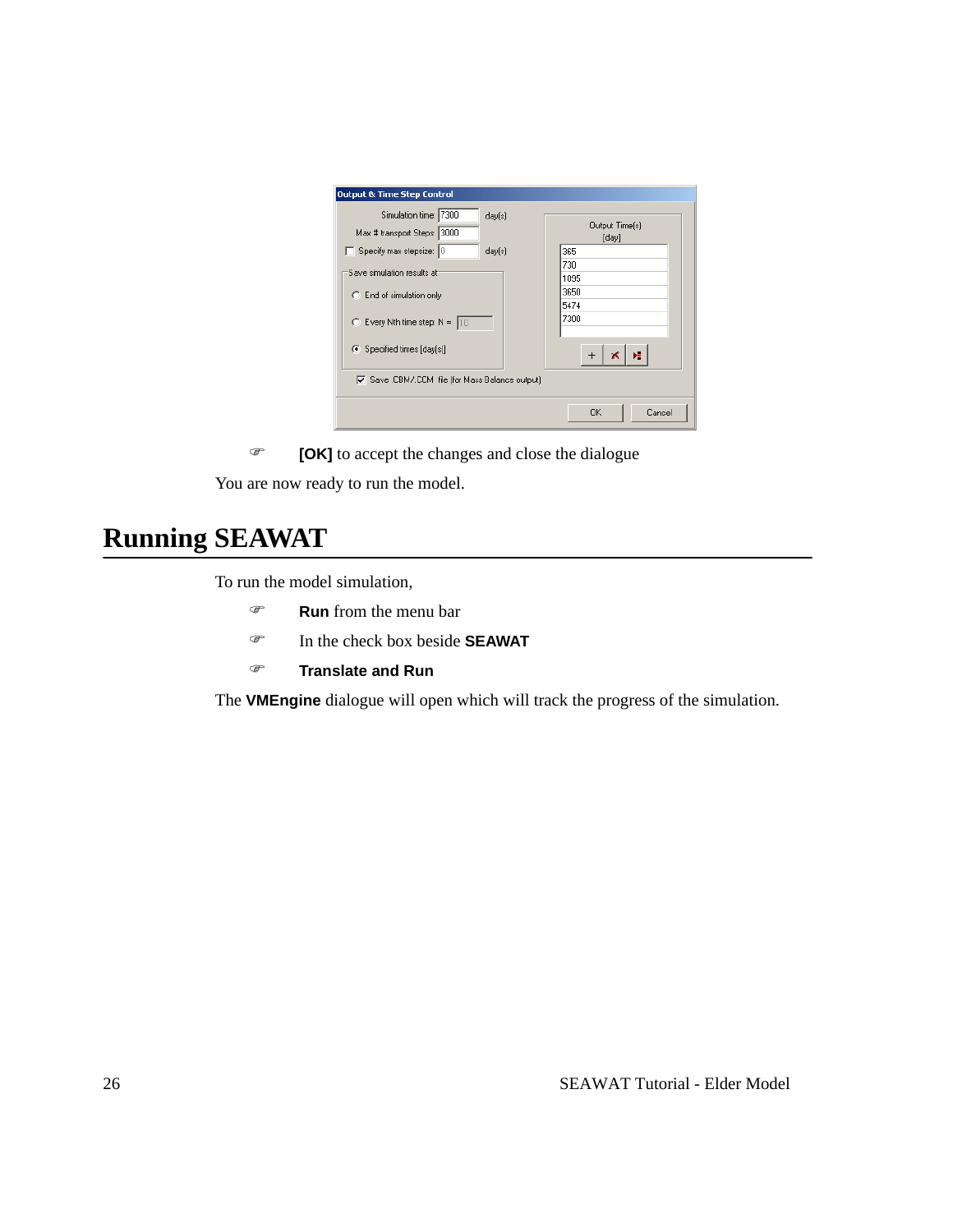

**NOTE:** SEAWAT requires longer run times as the complexity of the model increases. On a machine with a PentiumII processor this model requires approximately five minutes to run.

**NOTE:** A SEAWAT model takes about 2-4 times longer to run than a MODFLOW model of same dimensions due to the couple flow and transport.

Once the simulation has finished running,

```
) [Close]
```
# **Viewing Output**

The simulation information has been saved at the specified times as defined in **Transport & Time Step Control** dialogue described above. To view the output

) **Output** from the Main Menu

The following view will be presented: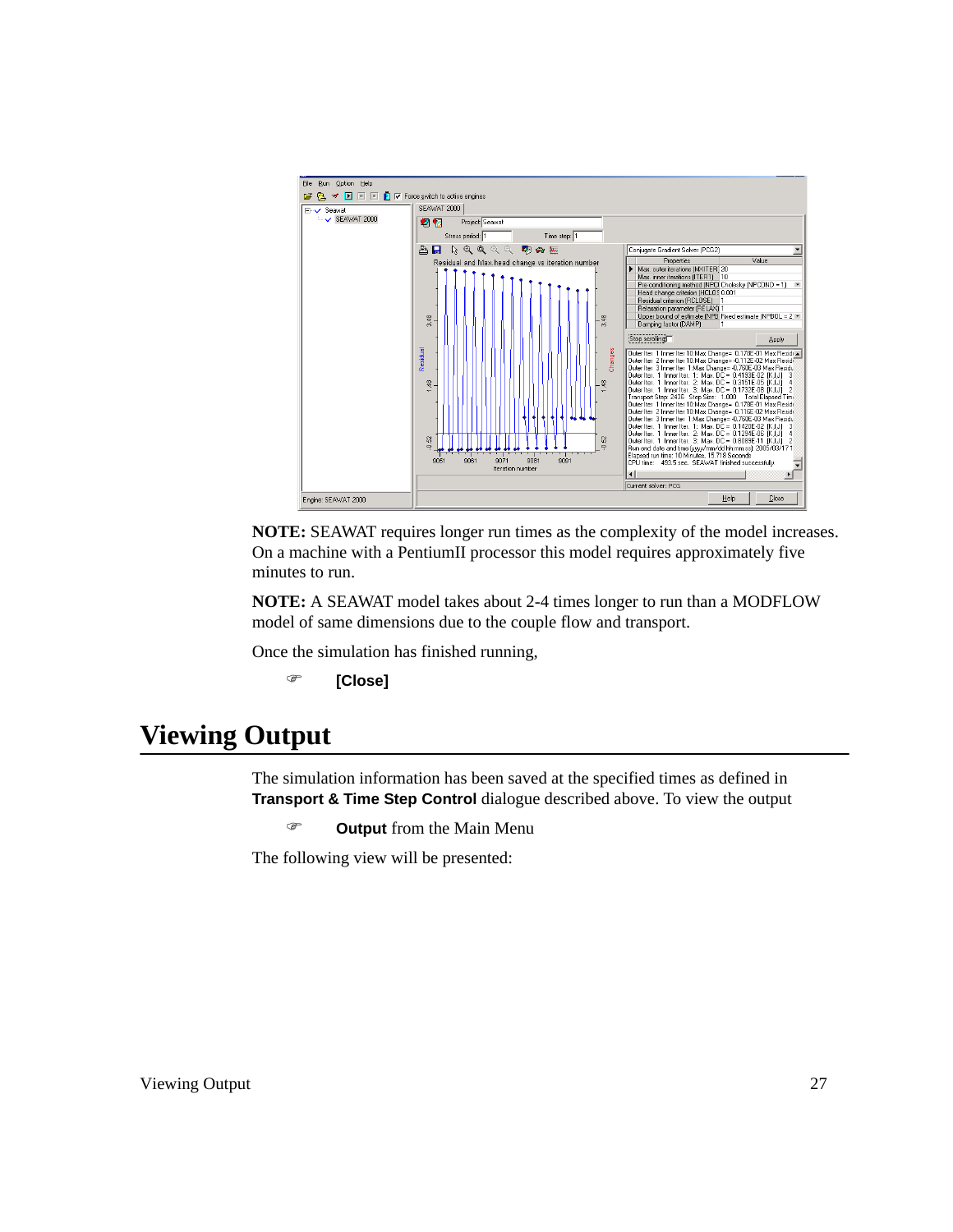| Maps Graphs<br>Eile                                                       | <b>Tools</b> | Help                                  |         |     |     |     |                                                                                                                                                                                                                                                                                                                                                                                                         |     |     |     |
|---------------------------------------------------------------------------|--------------|---------------------------------------|---------|-----|-----|-----|---------------------------------------------------------------------------------------------------------------------------------------------------------------------------------------------------------------------------------------------------------------------------------------------------------------------------------------------------------------------------------------------------------|-----|-----|-----|
| View Column<br>View Row<br>Miew Laver<br>Previous<br>Goto<br>Next<br>Head |              |                                       |         |     |     |     |                                                                                                                                                                                                                                                                                                                                                                                                         |     |     |     |
| Options<br>Previous<br>Time<br>Next<br>Select<br>Export Layer             |              |                                       |         |     |     |     |                                                                                                                                                                                                                                                                                                                                                                                                         |     |     |     |
|                                                                           |              |                                       |         |     |     |     |                                                                                                                                                                                                                                                                                                                                                                                                         |     |     |     |
|                                                                           | å.<br>b.     |                                       | $_{80}$ | 160 | 240 | 320 | 400                                                                                                                                                                                                                                                                                                                                                                                                     | 480 | 560 | 600 |
|                                                                           |              |                                       |         |     |     |     |                                                                                                                                                                                                                                                                                                                                                                                                         |     |     |     |
|                                                                           |              |                                       |         |     |     |     |                                                                                                                                                                                                                                                                                                                                                                                                         |     |     |     |
| X: 339.3<br>Υ:<br>$\mathbb{Z}$ :                                          |              |                                       |         |     |     |     |                                                                                                                                                                                                                                                                                                                                                                                                         |     |     |     |
| $(I)$ :<br>Row<br>Column (J):<br>Layer (K):                               |              | $\frac{F1}{2}$ Help $\frac{F2}{4}$ 30 |         |     |     |     | <b>F</b> Save $\begin{bmatrix} F^4 \\ \hline \mathbf{H} \end{bmatrix}$ and $\begin{bmatrix} F^5 \\ \hline \mathbf{R} \end{bmatrix}$ zoom $\begin{bmatrix} F^2 \\ \hline \mathbf{R} \end{bmatrix}$ zoom $\begin{bmatrix} F^3 \\ \hline \mathbf{R} \end{bmatrix}$ examples $\begin{bmatrix} F^3 \\ \hline \mathbf{R} \end{bmatrix}$ be the $\begin{bmatrix} F^3 \\ \hline \mathbf{R} \end{bmatrix}$ hence |     |     |     |
| Display the entire model domain                                           |              |                                       |         |     |     |     |                                                                                                                                                                                                                                                                                                                                                                                                         |     |     |     |

### ) **[View Row]** from the side menu

Move the mouse pointer over the model and select a row to view. You will be presented with a cross-section view of the model:

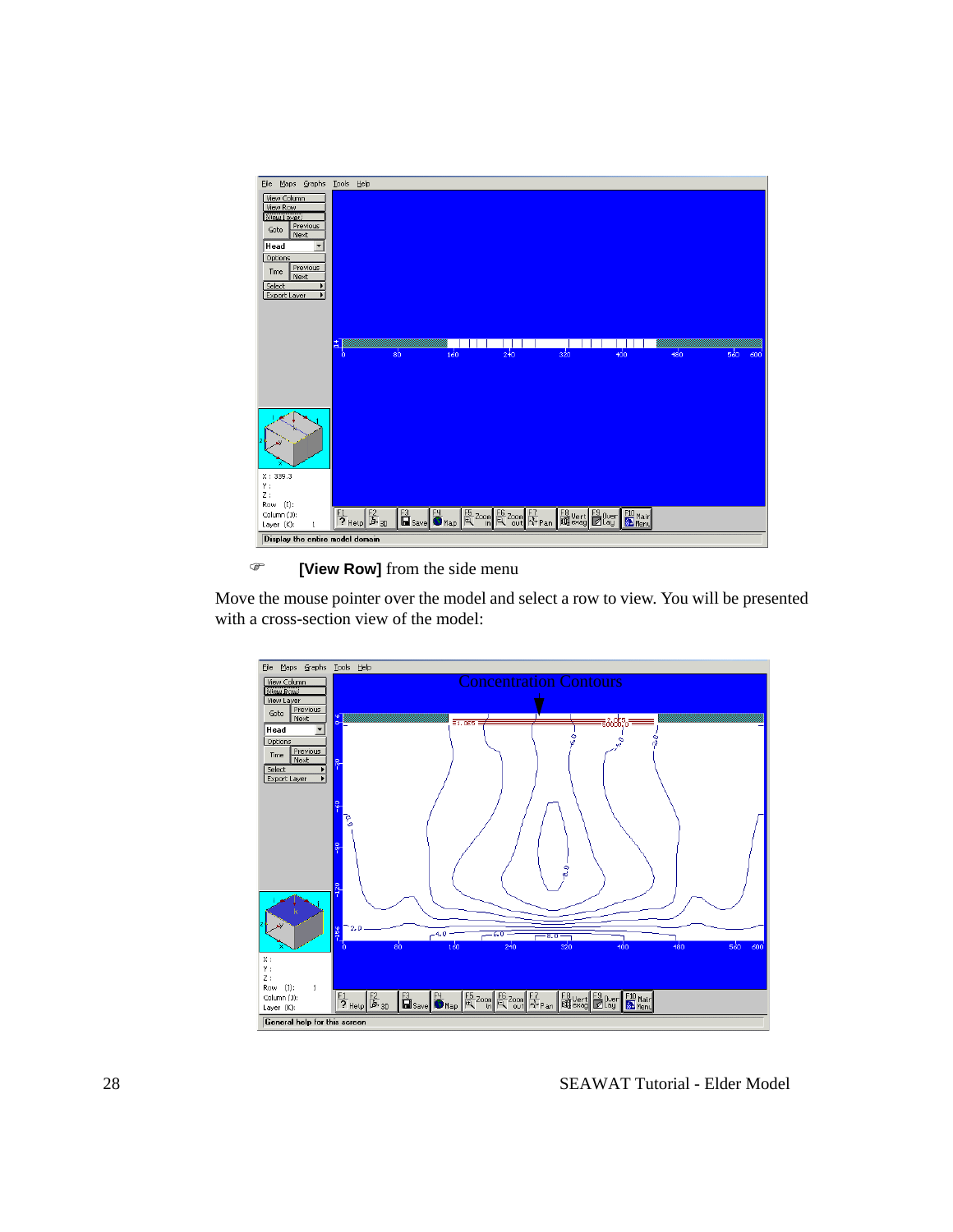- ) **Maps>Contouring>Concentration** to activate the concentration contours
- ) **[Next]** in the side menu beside **[Time]** to advance the contours to the next time period.



Watch as the contours trace the advancement of the concentration front. You can also display the contours as a color-shaded gradient.

- ) **Time** button and select **365** to return to the first time period
- ) **Options** button (directly above the **Time** button)

| View Column          |                   |  |  |  |  |  |
|----------------------|-------------------|--|--|--|--|--|
| <b>View Row</b>      |                   |  |  |  |  |  |
| View Layer           |                   |  |  |  |  |  |
| Goto                 | Previous          |  |  |  |  |  |
|                      | Next              |  |  |  |  |  |
| <b>Concentration</b> |                   |  |  |  |  |  |
|                      |                   |  |  |  |  |  |
| Options              |                   |  |  |  |  |  |
| Time                 | Previous          |  |  |  |  |  |
| Species              | $N$ e $\times$ F) |  |  |  |  |  |
| Select               |                   |  |  |  |  |  |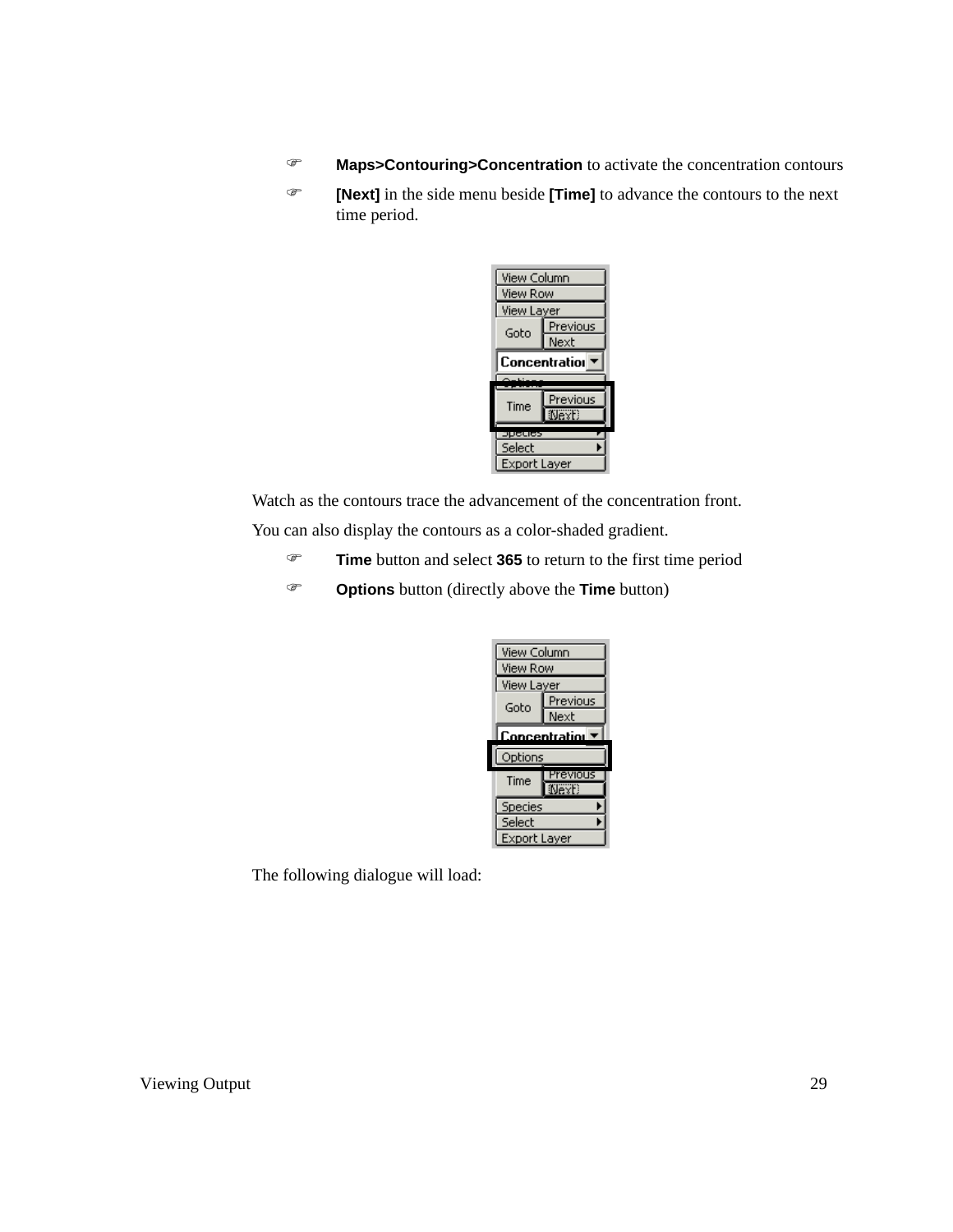| $C(0)$ - Salt | Contours   Color Shading  <br>Contour Lines<br>Minimum: 0<br>Maximum: 300000<br>Interval:<br>Color<br>Width<br>Contour Labels<br>$\nabla$ Visible<br>Decimals:<br>Size:<br><b>Width:</b> | $\nabla$ Automatic reset min, max and interval values<br>50000<br>Maroon -<br>$\frac{1}{1}$<br>6<br>쉬<br>Ħ | mg/L<br>mg/L<br>mg/L | ⊣<br>Highest/Slowest | Automatic contour levels<br>Custom contour levels<br>$\blacktriangleright$<br>* Add   X Delete > Insert<br>Contouring resolution/Speed |
|---------------|------------------------------------------------------------------------------------------------------------------------------------------------------------------------------------------|------------------------------------------------------------------------------------------------------------|----------------------|----------------------|----------------------------------------------------------------------------------------------------------------------------------------|
|               | Reset                                                                                                                                                                                    | Apply                                                                                                      |                      | OΚ                   | Cancel                                                                                                                                 |

### ) **Color Shading** tab

The following dialogue will load:

| $C(0)$ - Salt          |                                           |
|------------------------|-------------------------------------------|
| Contours Color Shading |                                           |
| Use Color Shading      |                                           |
| Range of Values        | Cut off Levels-                           |
| Minimum: - 50000       | $\Box$ Lower Level $\Box$<br>mg/L<br>mg/L |
| Maximum: 300000        | $\Box$ Upper Level $\Box$<br>mg/L<br>mg/L |
|                        | Ranges to color                           |
|                        | Transparency: 30<br>$\%$                  |
|                        | $\nabla$ 50000<br>Min                     |
|                        |                                           |
|                        | 50000                                     |
|                        | 100000                                    |
|                        | 150000                                    |
|                        | 200000                                    |
|                        | 250000                                    |
|                        | $\nabla$ 300000<br>Max                    |
|                        |                                           |
| Reset                  | Apply<br>QK<br>Cancel                     |

) **Use Color Shading** check box

Leave the rest of the settings as default

) **[OK]** to apply the changes and close the dialogue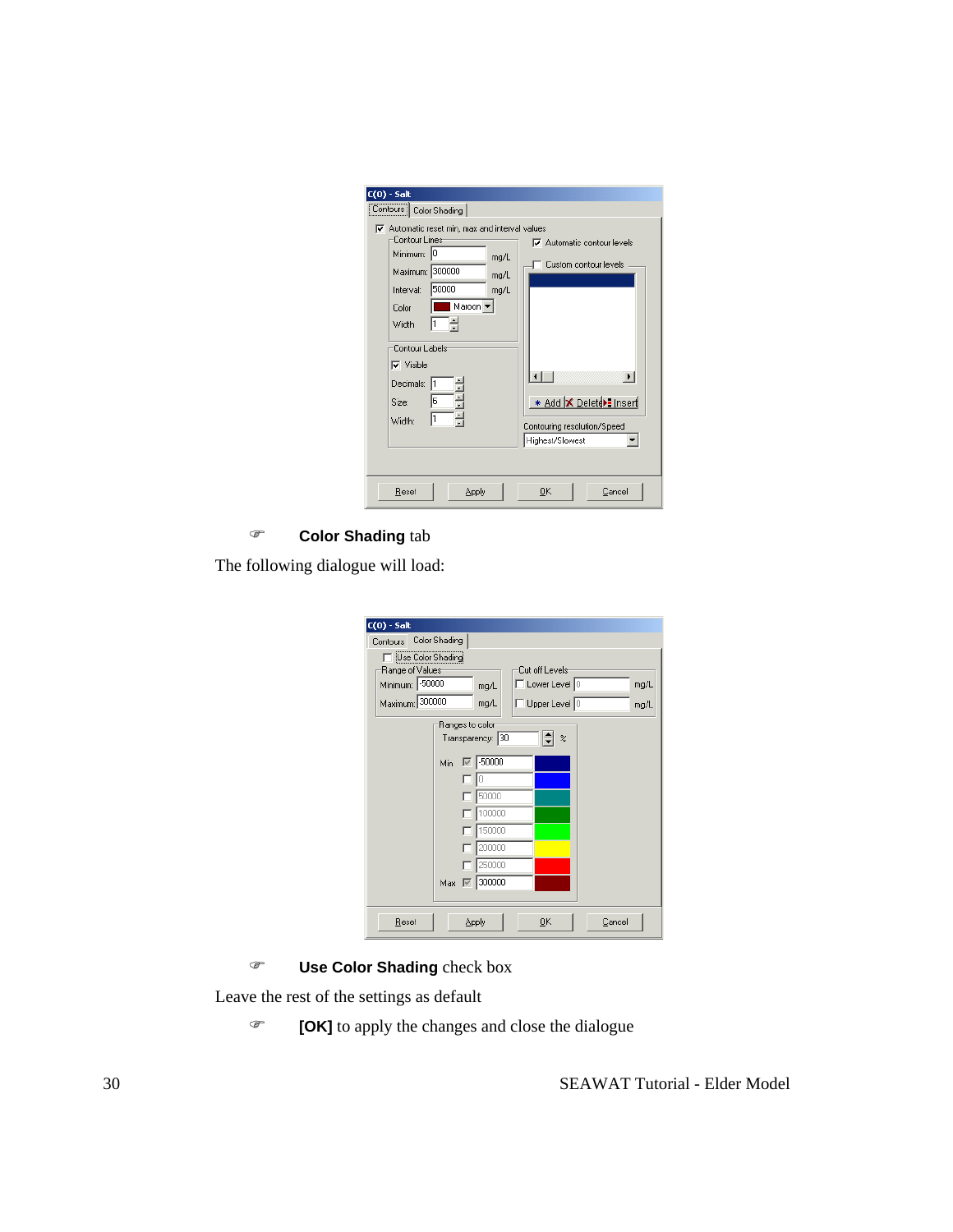The contours should now look as follows:



The above image shows the concentrations as they would be after 1 year (365 days). To see what the concentrations will be at the end of the 20 years (7300 days),

- ) **[Time]** from the side menu
- ) Select **7300**
- ) **[OK]**

The output contours will change as follows: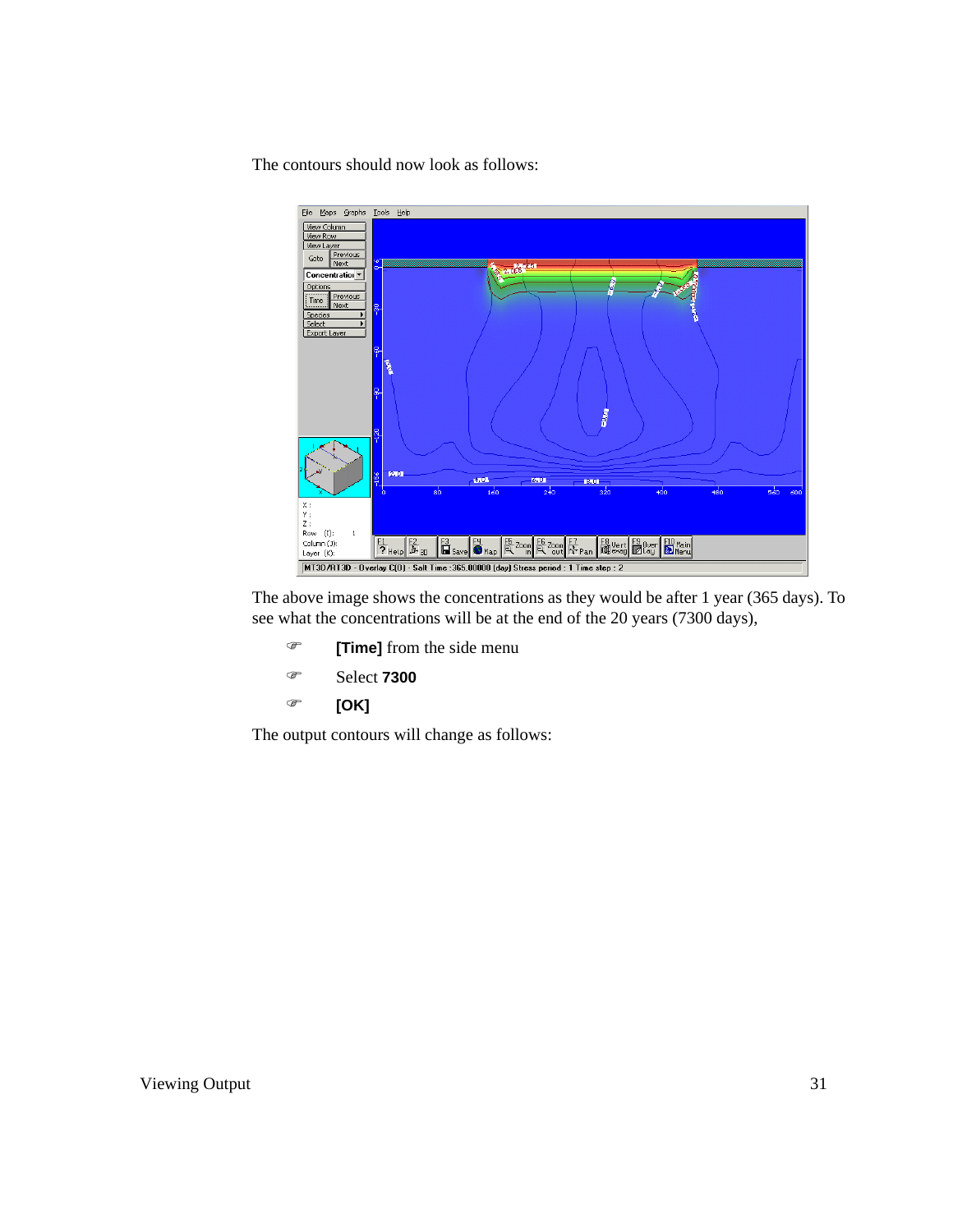

Compare these contours to the following published results:



Comparison between SEAWAT, SUTRA, and Elder's solution for the Elder problem over time.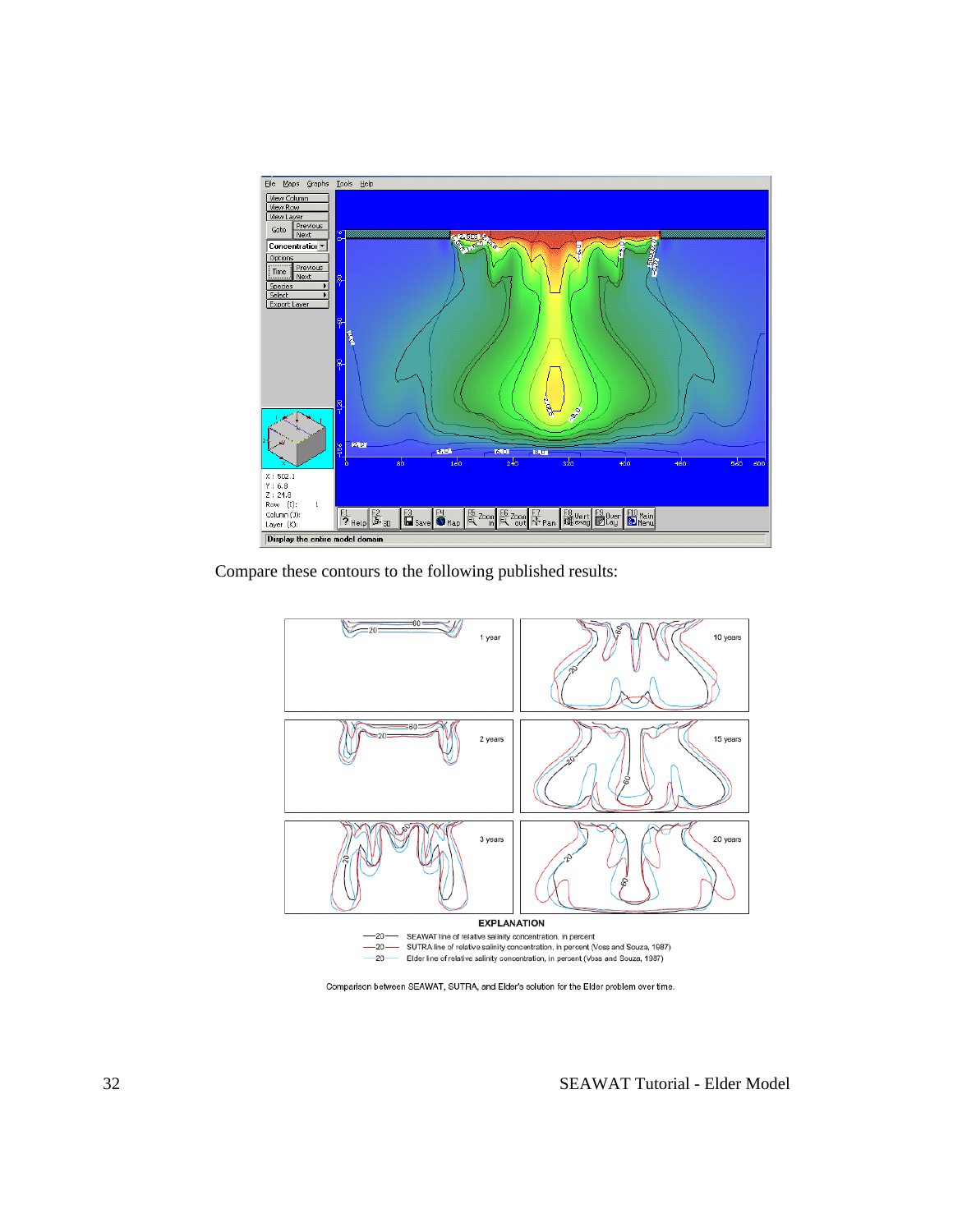Note that in the published results the concentrations are displayed as a percentage of the constant concentration at the top of the model. In the default Visual MODFLOW output the concentrations are displayed as absolute values.

You can print any current view by clicking the **File>Print** from the menu. This will launch the **Image Editor** window which allows you to make certain modifications to your print-out such as adding a title and/or a legend. When you are satisfied with the view, click  $\mathbf{B}$  button from the tool bar.

You can also see this advancement in **3D Explorer**. To do so

) **F2 3D** button below the model or press F2 button on your keyboard



## **Visualizing the model with 3D Explorer**

The **3D Explorer** will load, allowing you to manipulate the model view:



The **Navigation Tools** at the bottom of the window allow you to rotate and shift the model, shift light position, and control time point for the model.

The default view is from the top. Use the **Rotation tools** to gain a better view of the model: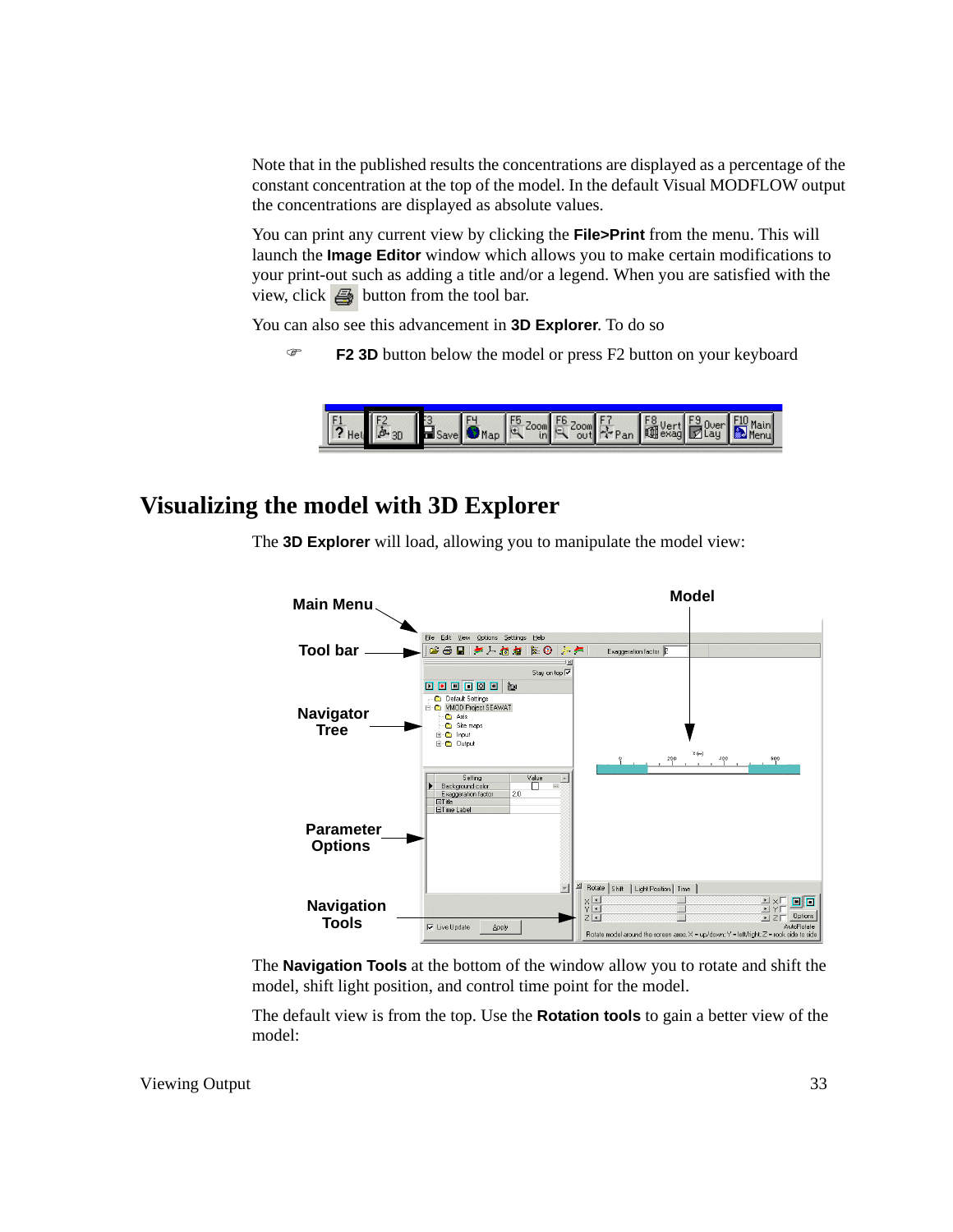| Light Position  <br>Time                                                                  |  |
|-------------------------------------------------------------------------------------------|--|
|                                                                                           |  |
|                                                                                           |  |
|                                                                                           |  |
| Rotate model around the screen axes, $X = up/down; Y = left/right; Z = rock$ side to side |  |

) Drag the **X**, **Y**, and **Z** sliders left and right to rotate the model

To visualize the concentrations, in the Project Navigator

- ) **[+]** beside Output
- ) **[+]** beside Concentrations
- ) **Salt**
- ) Right-click on **Salt** and choose **Create Isosurface** from the menu



**Type:** "Concentration" in **Isosurface name**

**Type:** 10 in **Isosurface value**

### ) Select **Show borders** and **Color from palette**

Leave the rest of the settings as default:

| <b>Isosurface properties</b>  |                             |
|-------------------------------|-----------------------------|
|                               |                             |
| Isosurface name Concentration |                             |
| Minimum value 0               | Maximum value 278721        |
| Isosurface value 139360       | Isosurface color            |
|                               |                             |
| $\nabla$ Show borders         | $\nabla$ Color from palette |
| Colormap on cut-away          | Bemove in cut-away ]        |
|                               |                             |
| 0K                            | Cancel                      |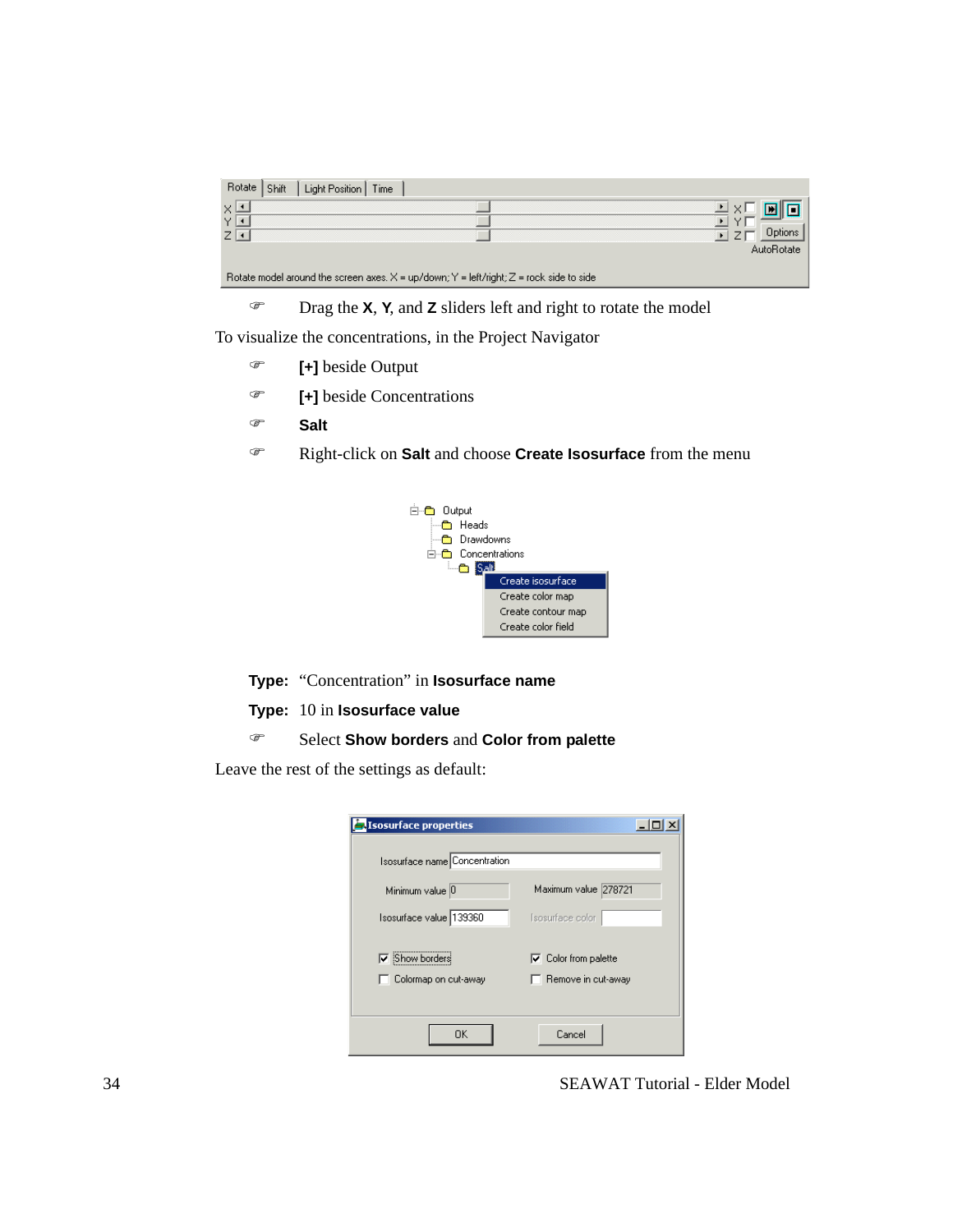) **[OK]**

) **Time** tab of the **Navigation tools**

Use the slider to advance the time, or

- $\bullet$  **button to view the automatic sequence**
- ) button from the tool bar to print the model, or select **File>Print** from the main menu

Set up the image to be printed in the **Image Editor**. When you are done,

- ) **[X]** to close the **Image Editor** (printing dialogue)
- ) **[X]** to close the **3D Explorer**

## **Expanding the Model**

Up until now you have been working with a two-dimensional model. You can increase the number of rows and make your model three-dimensional, however the processing time will increase accordingly.

If you wish to expand your model, do so using the following procedure (this will increase the model to two rows):

- ) Return to the **Input** window
- ) **View Layer** from the side menu
- ) Layer1
- ) **Grid** from the menu
- ) **Edit Extents** from the side menu

| <b>YMax</b>                                                            | $\times$ Extents<br>Minimum<br>0<br>m |
|------------------------------------------------------------------------|---------------------------------------|
| <b>XMin</b><br>XMax<br>YMin                                            | Maximum<br>6E+2<br>m                  |
| Edit the model extents by<br>changing the values in the edit<br>boxes. | Y Extents:<br>Minimum<br>Ю<br>m       |
|                                                                        | Maximum<br>1.363E+1<br>m              |

**Type:** 27.26 in **Y-Extents** frame, **Maximum** field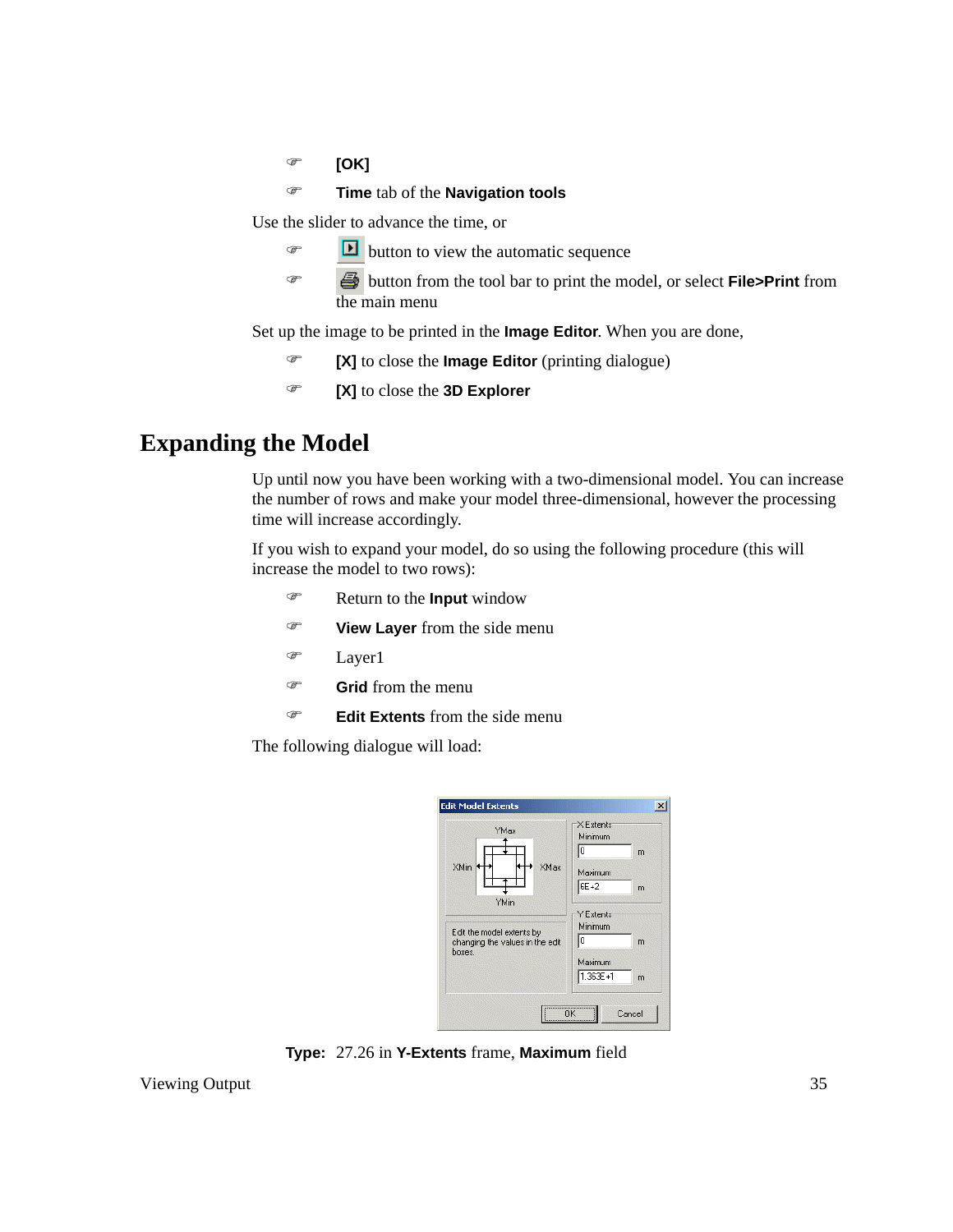- ) **[OK]** to save the changes and exit the dialogue
- ) **Edit Grid>Edit Rows** from the side menu

| Grid                  |                     |
|-----------------------|---------------------|
| <b>Inactive Cells</b> |                     |
| <b>Edit Grid</b>      | <b>Edit Rows</b>    |
| <b>Edit Extents</b>   | <b>Edit Columns</b> |
| Smoothing             |                     |

The following dialogue will load:

| Rows                                |  |
|-------------------------------------|--|
| $\bullet$ $\overline{\triangle}$ dd |  |
| C Delete                            |  |
| $\bigcirc$ Move                     |  |
| I2<br>$\bigcirc$ Refine by          |  |
| 12<br>C Coargen by                  |  |
| Export<br>Import                    |  |
| Close                               |  |

#### ) **Refine by** radio button

Since you wish to refine by 2 (i.e. make twice as many rows in the model as you have now) you can leave the default value in the field, however, if you wish to refine by some other amount, type in the desired value in the adjacent field.

Move the cursor over the model until the top LINE is highlighted in pink.

 $\mathcal{F}$  On the highlighted line

Move the cursor over the model again until the bottom LINE is highlighted in pink

) On the highlighted line

This procedure is used to denote the extents of the region to which you wish to apply the changes. Once this is done, a new line will be drawn, separating the one row into two.

) **[Close]** to close the dialogue

Your model should now look as follows: